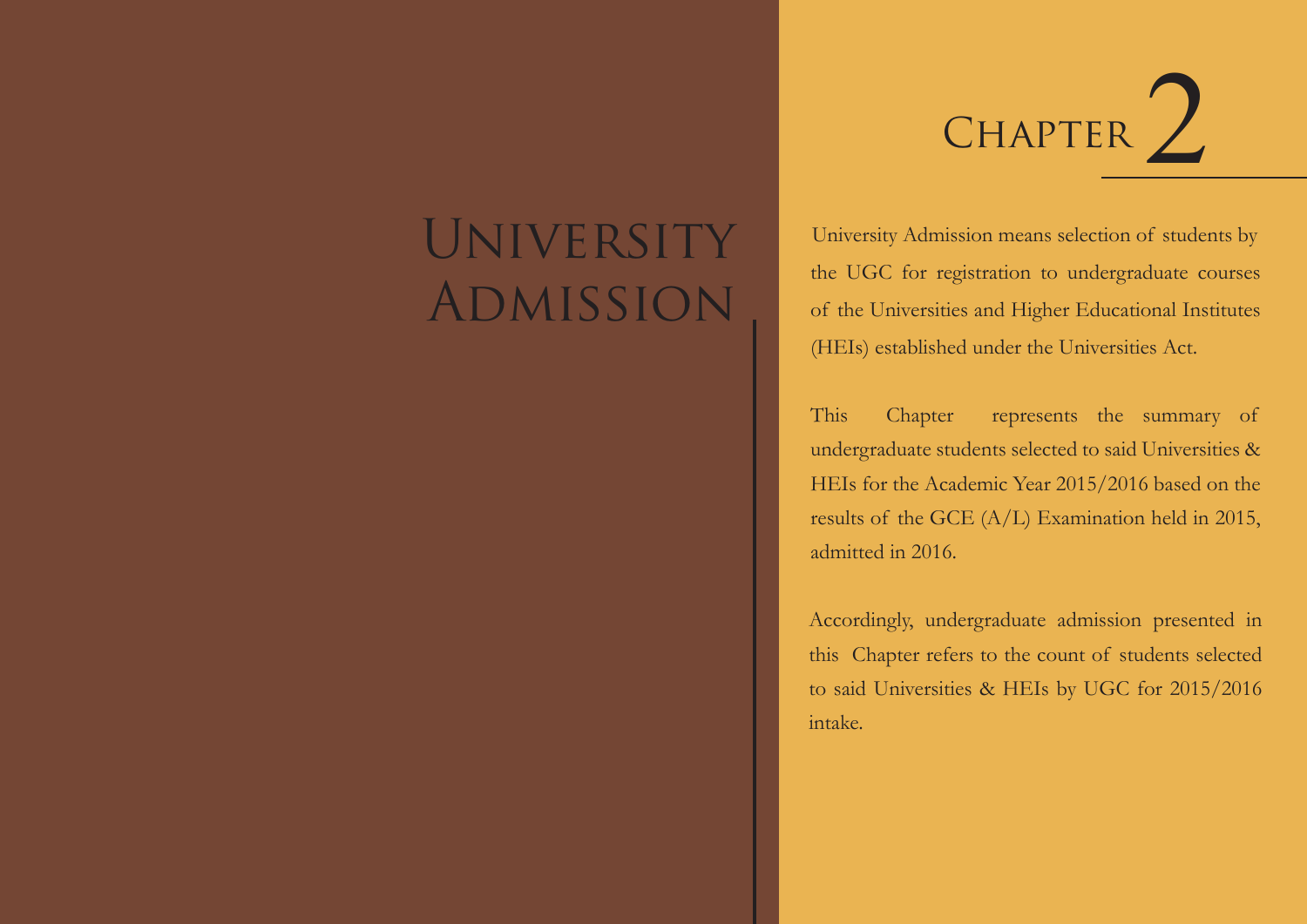# **NUMBER OF CANDIDATES QUALIFYING AND ADMITTED TO UNDERGRADUATE COURSES OF THE HIGHER EDUCATIONAL INSTITUTIONS : Academic Years 2012/2013 - 2015/2016**

| Year of GCE (A/L)                          |              |                   | 2012         |              |                   | 2013          |              |                   | 2014          |             |                   | 2015           |             |
|--------------------------------------------|--------------|-------------------|--------------|--------------|-------------------|---------------|--------------|-------------------|---------------|-------------|-------------------|----------------|-------------|
| <b>Year of Admission</b>                   |              |                   | 2012/2013    |              |                   | 2013/2014     |              |                   | 2014/2015     |             |                   | 2015/2016      |             |
| Subject Strang                             |              | No. Oualitical in | No. Admitted | Aector Magac | No. Oladitical in | No. Admittada | Aector Magac | No. Olalitical in | No. Admittada | Accionation | No. Oualitical in | No. 4dhittee & | Accionation |
| Arts                                       | <b>Total</b> | 69,103            | 7,995        | 11.57        | 68,295            | 8,227         | 12.05        | 68,565            | 8,617         | 12.57       | 65,511            | 9,891          | 15.10       |
|                                            | Female       | 51,695            | 6,456        | 12.49        | 51,352            | 6,638         | 12.93        | 51,487            | 7,040         | 13.67       | 49,802            | 8,135          | 16.33       |
| Commerce                                   | <b>Total</b> | 40,532            | 4,966        | 12.25        | 37,744            | 5,225         | 13.84        | 40,602            | 5,299         | 13.05       | 40,918            | 5,441          | 13.30       |
|                                            | Female       | 22,353            | 2,903        | 12.99        | 21,412            | 3,140         | 14.66        | 23,097            | 3,256         | 14.10       | 24,050            | 3,431          | 14.27       |
| <b>Physical Science</b>                    | <b>Total</b> | 13,229            | 5,043        | 38.12        | 15,514            | 5,280         | 34.03        | 15,634            | 5,287         | 33.82       | 15,809            | 5,374          | 33.99       |
|                                            | Female       | 4,237             | 1,376        | 32.48        | 5,127             | 1,477         | 28.81        | 5,273             | 1,429         | 27.10       | 5,461             | 1,580          | 28.93       |
| <b>Biological Science</b>                  | <b>Total</b> | 21,229            | 6,129        | 28.87        | 21,203            | 6,376         | 30.07        | 23,419            | 6,316         | 26.97       | 24,877            | 6,288          | 25.28       |
|                                            | Female       | 14,929            | 4,618        | 30.93        | 14,991            | 4,383         | 29.24        | 16,219            | 4,138         | 25.51       | 17,451            | 4,285          | 24.55       |
| Other $^{(3)}$                             | <b>Total</b> | 723               | 65           | 8.99         | 984               | 92            | 9.35         | 1,352             | 124           | 9.17        | 1,582             | 210            | 13.27       |
|                                            | Female       | 531               | 40           | 7.53         | 675               | 56            | 8.30         | 917               | 73            | 7.96        | 1,017             | 80             | 7.87        |
| Engineering Technology <sup>(4)</sup>      | <b>Total</b> |                   |              |              |                   |               |              |                   |               |             | 3,947             | 1,130          | 28.63       |
|                                            | Female       |                   |              |              |                   |               |              |                   |               |             | 733               | 260            | 35.47       |
|                                            | <b>Total</b> |                   |              |              |                   |               |              |                   |               |             | 2,906             | 721            | 24.81       |
| <b>Biosystem Technology</b> <sup>(4)</sup> | Female       |                   |              |              |                   |               |              |                   |               |             | 2,245             | 583            | 25.97       |
| <b>Total</b>                               | <b>Total</b> | 144,816           | 24,198       | 16.71        | 143,740           | 25,200        | 17.53        | 149,572           | 25,643        | 17.14       | 155,550           | 29,055         | 18.68       |
|                                            | Female       | 93,745            | 15,393       | 16.42        | 93,557            | 15,694        | 16.77        | 96,993            | 15,936        | 16.43       | 100,759           | 18,354         | 18.22       |

#### **Note :**

(1) All the candidates who attained the minimum requirements for admission to the universities at the GCE (A/L) Examination.

(2) Excludes 28 students who admitted under foreign Intake and teachers Intake.

(3) "Other" refers to the odd subject combinations introduced from GCE (A/L) 2011.

(4) Technology stream was commenced from Academic Year 2015/16.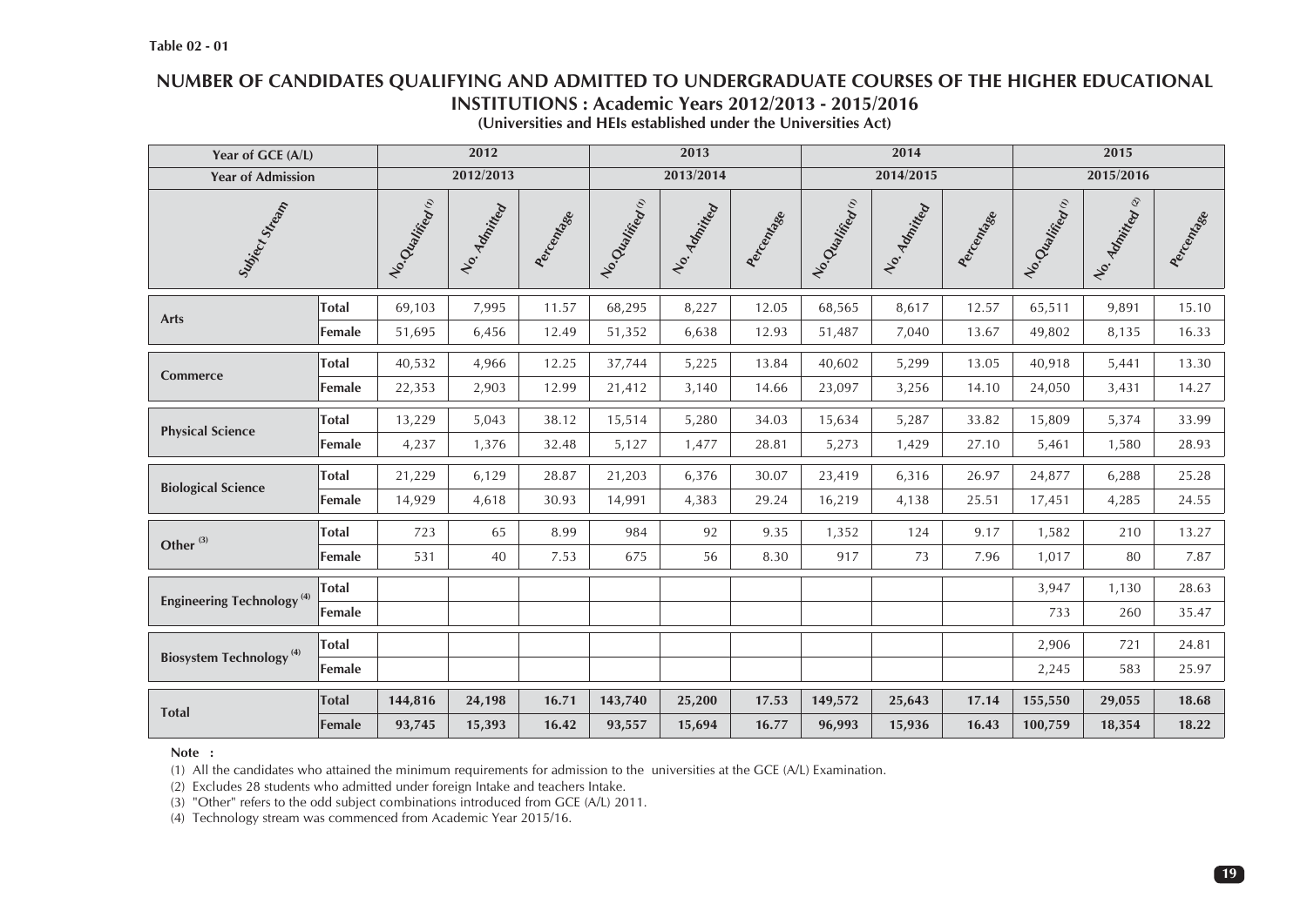

**20**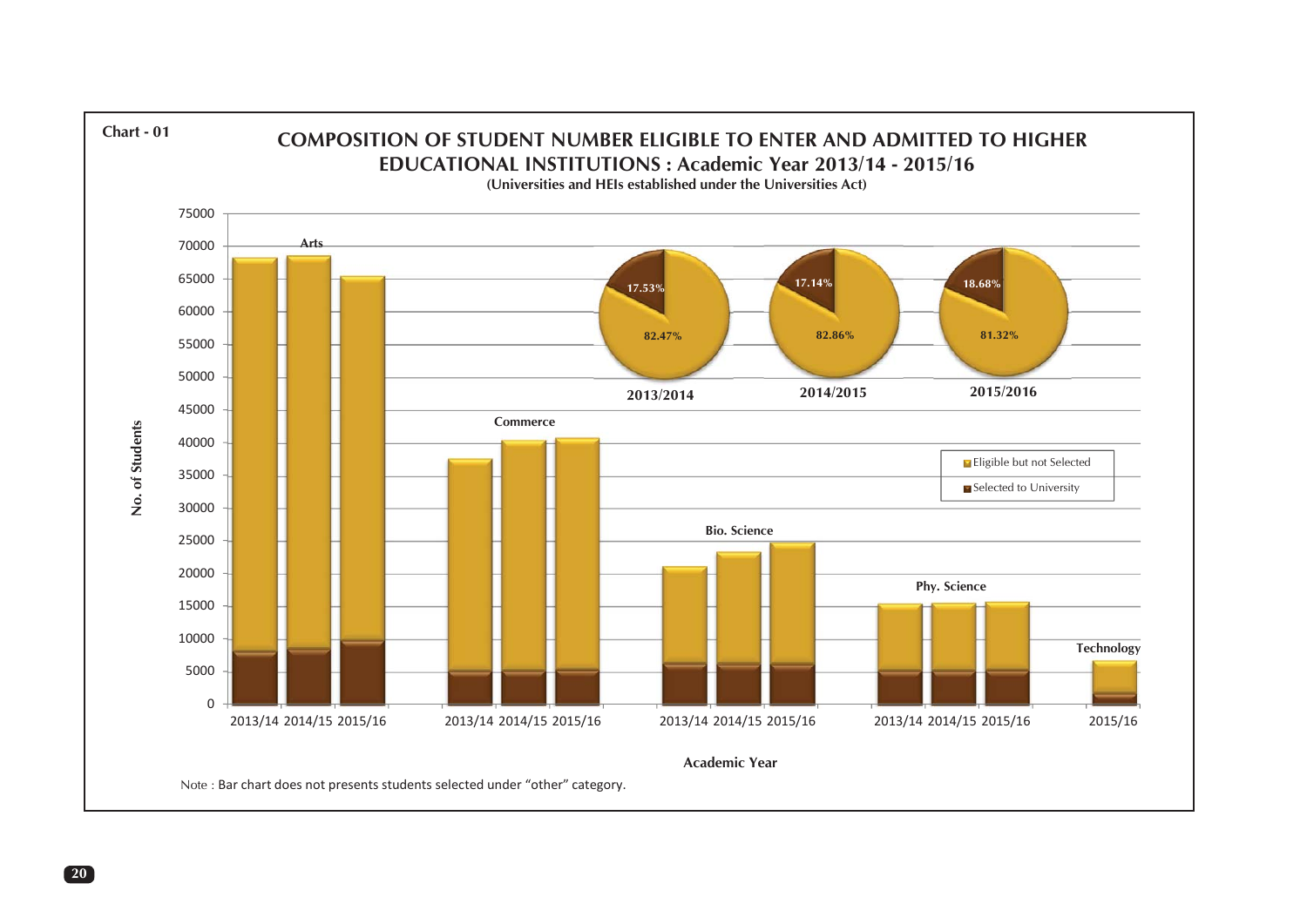#### **UNDERGRADUATE ADMISSIONS BY ACADEMIC PROGRAMME AND SEX : Academic Year 2015/2016 (Universities and HEIs established under the Universities Act)**

| University/HEI<br><b>Faculty</b><br>/Academic<br>Programme | <b>Sex</b>             | Colombo $^{(4)}$ | Peradeniya | Sri Jayewardenepura | Kelaniya   | Moratuwa | $\widehat{\mathfrak{X}}$<br>Jaffna <sup>(</sup> | Ruhuna     | Eastern <sup>(4)</sup> | South Eastern | Rajarata   | Sabaragamuwa | Wayamba    | Jva        | <b>Visual and Performing</b><br>Arts | Institute of Indigenous<br>Medicine | Ayurveda Instititue<br>Wickramarachi<br>Gampaha | Swami Vipulananda<br>Institute | University of Colombo<br>School of Computing | <b>Total</b>     |
|------------------------------------------------------------|------------------------|------------------|------------|---------------------|------------|----------|-------------------------------------------------|------------|------------------------|---------------|------------|--------------|------------|------------|--------------------------------------|-------------------------------------|-------------------------------------------------|--------------------------------|----------------------------------------------|------------------|
| <b>Arts</b>                                                | Female                 | 702              | 795        | 743                 | 1202       |          | 792                                             | 344        | 979                    | 727           | 335        | 302          |            |            | 437                                  |                                     |                                                 | 176                            |                                              | 7534             |
|                                                            | <b>Total</b>           | 814              | 987        | 940                 | 1418       |          | 977                                             | 421        | 1197                   | 866           | 384        | 345          |            |            | 577                                  |                                     |                                                 | 215                            |                                              | 9141             |
| Management                                                 | Female<br><b>Total</b> | 286<br>427       | 90<br>150  | 680<br>1043         | 236<br>400 |          | 279<br>454                                      | 202<br>320 | 135<br>203             | 79<br>139     | 221<br>377 | 223<br>360   | 328<br>501 | 73<br>127  |                                      |                                     |                                                 |                                |                                              | 2832<br>4501     |
| <b>Commerce</b>                                            | Female<br><b>Total</b> |                  |            | 80<br>126           | 141<br>206 |          | 65<br>116                                       |            | 66<br>100              | 82<br>126     |            |              |            |            |                                      |                                     |                                                 |                                |                                              | 434<br>674       |
| Law                                                        | Female<br><b>Total</b> | 216<br>250       | 46<br>50   |                     |            |          | 37<br>48                                        |            |                        |               |            |              |            |            |                                      |                                     |                                                 |                                |                                              | 299<br>348       |
| Science                                                    | Female<br><b>Total</b> | 225<br>515       | 255<br>529 | 414<br>722          | 283<br>582 |          | 216<br>527                                      | 216<br>453 | 150<br>312             | 158<br>309    | 164<br>245 | 159<br>328   | 159<br>309 | 97<br>180  |                                      |                                     |                                                 |                                |                                              | 2496<br>5011     |
| <b>Medicine</b>                                            | Female<br><b>Total</b> | 107<br>195       | 125<br>205 | 92<br>150           | 90<br>161  |          | 88<br>136                                       | 98<br>163  | 41<br>76               |               | 111<br>180 |              |            |            |                                      |                                     |                                                 |                                |                                              | 752<br>1266      |
| <b>Dental Surgery</b>                                      | Female<br><b>Total</b> |                  | 58<br>81   |                     |            |          |                                                 |            |                        |               |            |              |            |            |                                      |                                     |                                                 |                                |                                              | 58<br>81         |
| <b>Veterinary Medicine</b>                                 | Female<br><b>Total</b> |                  | 53<br>81   |                     |            |          |                                                 |            |                        |               |            |              |            |            |                                      |                                     |                                                 |                                |                                              | ${\bf 53}$<br>81 |
| <b>Agriculture</b>                                         | Female<br><b>Total</b> |                  | 143<br>252 |                     |            |          | 73<br>100                                       | 158<br>252 | 56<br>80               |               | 114<br>155 | 98<br>139    | 151<br>211 | 170<br>242 |                                      |                                     |                                                 |                                |                                              | 963<br>1431      |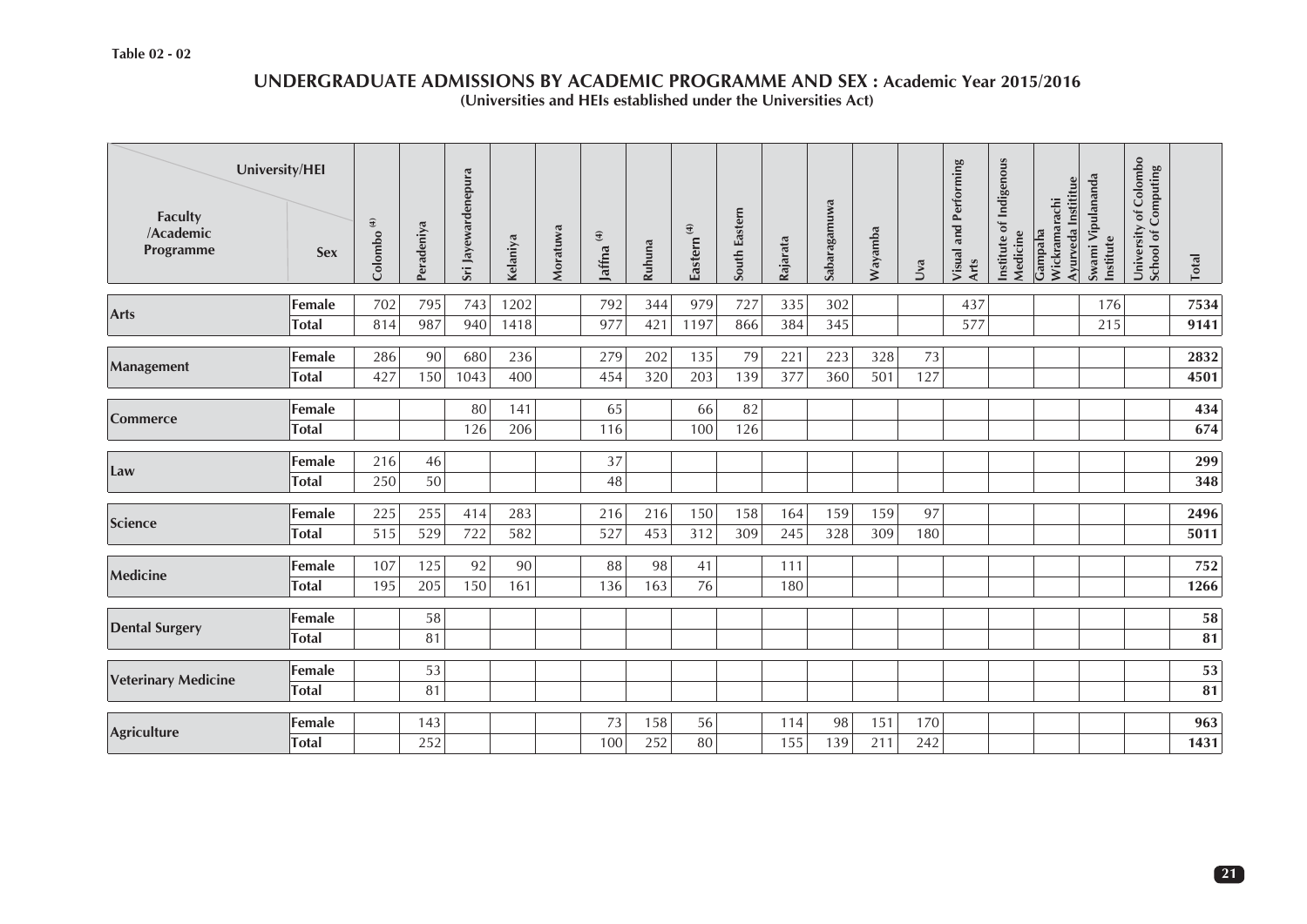#### **Table 02 - 02**

#### **UNDERGRADUATE ADMISSIONS BY ACADEMIC PROGRAMME AND SEX : Academic Year 2015/2016(Universities and HEIs established under the Universities Act)**

| University/HEI<br><b>Faculty</b><br>/Academic<br>Programme | <b>Sex</b>             | $\mathfrak{F}$<br>Colombo | Peradeniya | Sri Jayewardenepura | Kelaniya | Moratuwa | Jaffna <sup>(4)</sup> | Ruhuna | Eastern $^{(4)}$ | South Eastern | Rajarata | Sabaragamuwa | Wayamba | Jva | Performing<br>and<br><b>Visual</b><br>Arts | Institute of Indigenous<br>Medicine | Ayurveda Instititue<br>Wickramarachi<br>Gampaha | Swami Vipulananda<br>Institute | of Colombo<br>Computing<br>University<br>School of | <b>Total</b> |
|------------------------------------------------------------|------------------------|---------------------------|------------|---------------------|----------|----------|-----------------------|--------|------------------|---------------|----------|--------------|---------|-----|--------------------------------------------|-------------------------------------|-------------------------------------------------|--------------------------------|----------------------------------------------------|--------------|
|                                                            | Female                 |                           | 105        | 22                  |          | 173      | 19                    | 53     |                  | 21            |          |              |         |     |                                            |                                     |                                                 |                                |                                                    | 393          |
| Engineering                                                | <b>Total</b>           |                           | 415        | 120                 |          | 833      | 76                    | 225    |                  | 97            |          |              |         |     |                                            |                                     |                                                 |                                |                                                    | 1766         |
| <b>Fashion Design/ Transport</b>                           | Female                 |                           |            |                     |          | 63       |                       |        |                  |               |          |              |         |     |                                            |                                     |                                                 |                                |                                                    | 63           |
| & Logistic Management                                      | <b>Total</b>           |                           |            |                     |          | 103      |                       |        |                  |               |          |              |         |     |                                            |                                     |                                                 |                                |                                                    | 103          |
|                                                            |                        |                           |            |                     |          |          |                       |        |                  |               |          |              |         |     |                                            |                                     |                                                 |                                |                                                    |              |
| <b>Architecture/ Quantity</b>                              | Female                 |                           |            |                     |          | 155      |                       |        |                  |               |          |              |         |     |                                            |                                     |                                                 |                                |                                                    | 155          |
| Surveying <sup>(2)</sup>                                   | <b>Total</b>           |                           |            |                     |          | 366      |                       |        |                  |               |          |              |         |     |                                            |                                     |                                                 |                                |                                                    | 366          |
| Computer Science/IT <sup>(3)</sup>                         | Female                 |                           | 37         | 29                  | 26       | 186      | 56                    | 13     | $\, 8$           | 97            | 43       | 32           |         | 72  |                                            |                                     |                                                 |                                | 117                                                | 716          |
|                                                            | <b>Total</b>           |                           | 50         | 49                  | 97       | 300      | 124                   | 50     | 62               | 121           | 76       | 101          |         | 118 |                                            |                                     |                                                 |                                | 273                                                | 1421         |
|                                                            | Female                 | 25                        | 132        | 60                  | 45       |          | 64                    | 96     | 27               |               |          |              |         |     |                                            |                                     |                                                 |                                |                                                    | 449          |
| Allied Health Sciences <sup>(1)</sup>                      | <b>Total</b>           | 30                        | 183        | 75                  | 50       |          | 107                   | 126    | 41               |               |          |              |         |     |                                            |                                     |                                                 |                                |                                                    | 612          |
|                                                            |                        |                           |            |                     |          |          |                       |        |                  |               |          |              |         |     |                                            |                                     |                                                 |                                |                                                    |              |
| <b>Indigeneous Medicine</b>                                | Female<br><b>Total</b> |                           |            |                     |          |          | 45<br>50              |        | 33<br>50         |               |          |              |         |     |                                            | 171<br>238                          | 90<br>118                                       |                                |                                                    | 339<br>456   |
|                                                            |                        |                           |            |                     |          |          |                       |        |                  |               |          |              |         |     |                                            |                                     |                                                 |                                |                                                    |              |
| <b>Technology</b>                                          | Female                 |                           |            | 160                 | 54       |          | 113                   | 39     | 70               | 91            | 107      |              | 106     | 93  |                                            |                                     |                                                 |                                |                                                    | 833          |
|                                                            | <b>Total</b>           |                           |            | 322                 | 161      |          | 294                   | 136    | 87               | 161           | 245      |              | 247     | 172 |                                            |                                     |                                                 |                                |                                                    | 1825         |
|                                                            | Female                 | 1561                      | 1839       | 2280                | 2077     | 577      | 1847                  | 1219   | 1565             | 1255          | 1095     | 814          | 744     | 505 | 437                                        | 171                                 | 90                                              | 176                            | 117                                                | 18369        |
| <b>Total</b>                                               | <b>Total</b>           | 2231                      | 2983       | 3547                | 3075     | 1602     | 3009                  | 2146   | 2208             | 1819          | 1662     | 1273         | 1268    | 839 | 577                                        | 238                                 | 118                                             | 215                            | 273                                                | 29083        |

#### **Note:**

(1) Includes Nursing, Pharmacy, Medical Laboratories Sciences, Radiography, Physiotheraphy and Speech & Hearing Sciences.

(2) Includes all other courses conducted in the Architecture Faculty such as Design, Town & Country Planning, Landscape Architecture and Facilities Management too.

(3) Includes the Management & Information Technology, Information Technology, Information & Communication Technology, Information Technology and Management,

Computation & Management, Business Information Systems, Information Systems, Computer Science and Technology, etc.

(4) Colombo, Jaffna and Eastern Universities include Sri Palee, Vavuniya and Trincomalee Campuses respectively too.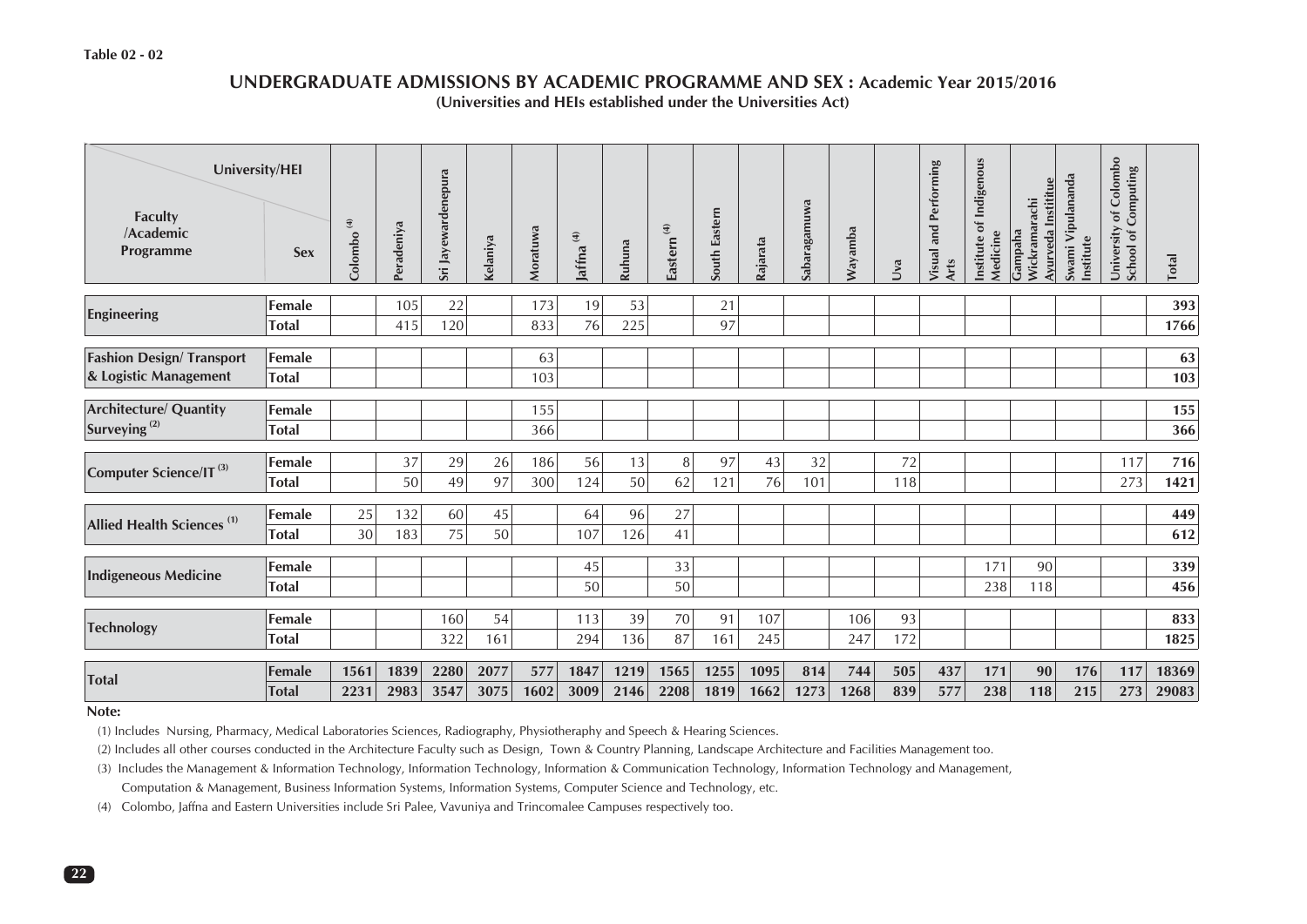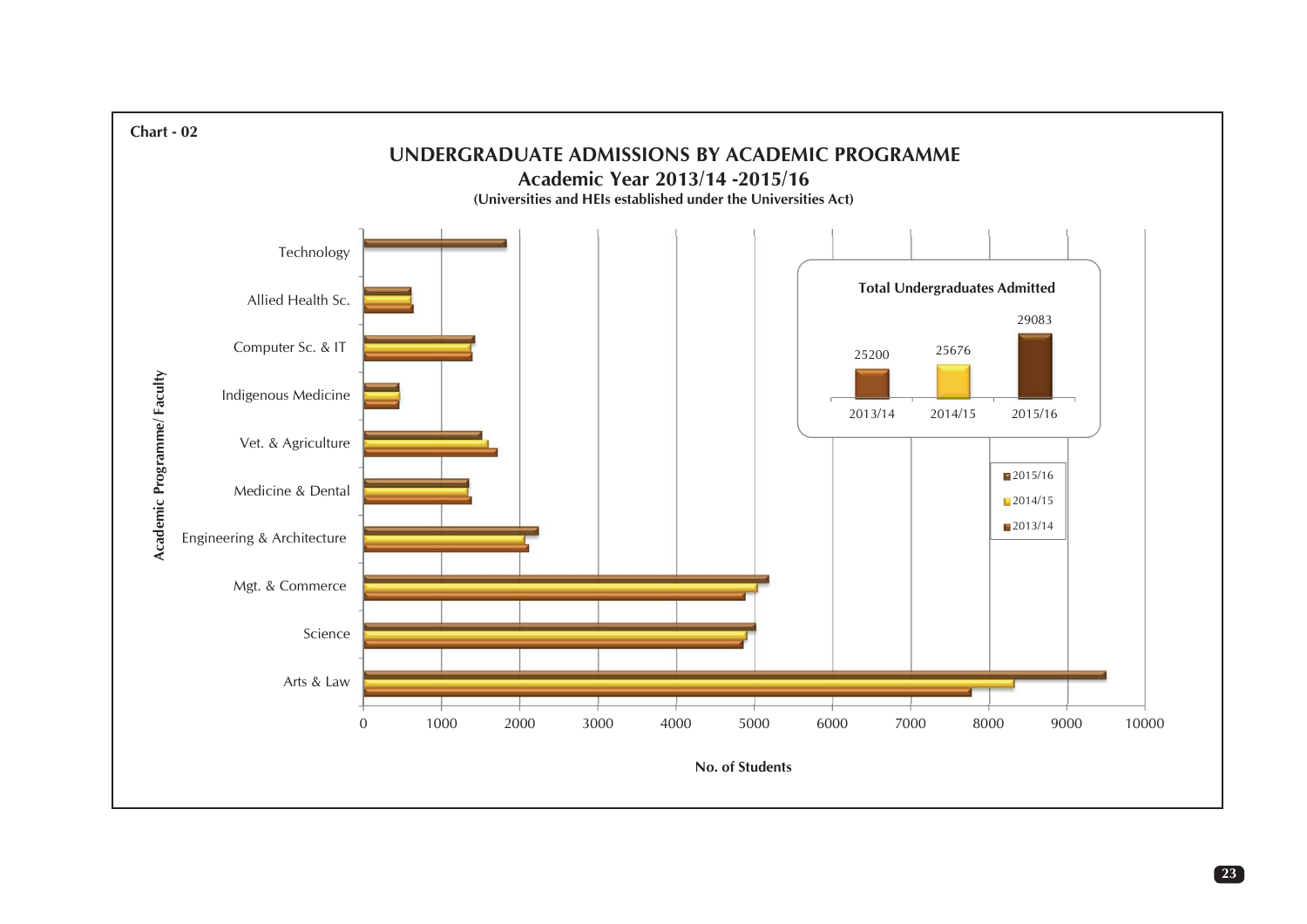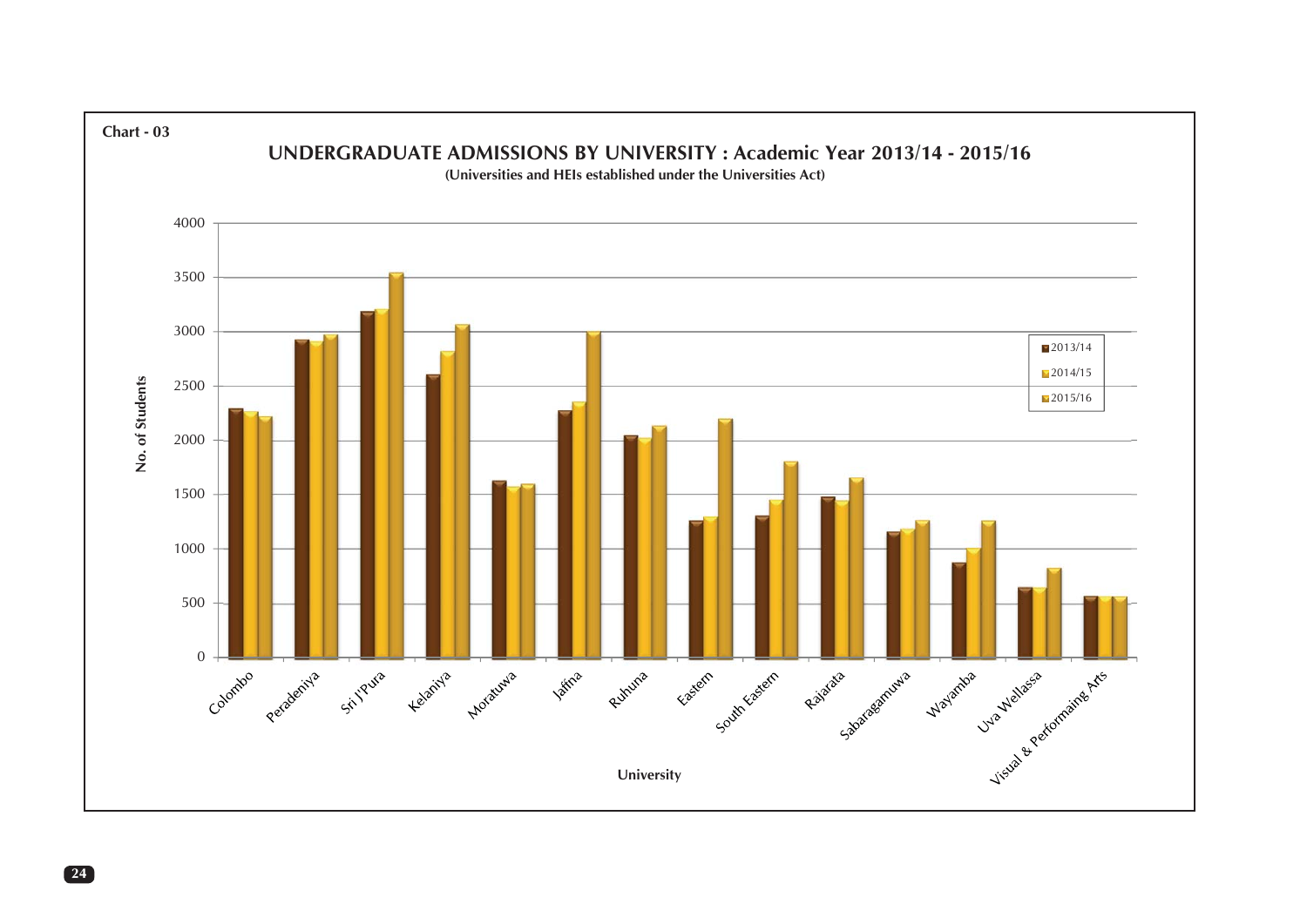| <b>District</b><br>Academic<br>Programme           | Colombo | Gampaha        | Kalutara       | Matale         | Kandy          | Eliya<br>Nuwara | Galle          | Matara         | Hambantota     | Jaffna         | Kilinochi      | Mannar         | Mullativu      | Vauniya        | Trincomalee    | <b>Batticaloa</b> | Ampara         | Puttalam       | Kurunegla      | Anuradhapura   | Polonnaruwa    | Badulla        | Monagragala    | Kegalle        | Rathnapura     | Special & Additional<br>Intakes <sup>(1)</sup> | <b>Total</b> |
|----------------------------------------------------|---------|----------------|----------------|----------------|----------------|-----------------|----------------|----------------|----------------|----------------|----------------|----------------|----------------|----------------|----------------|-------------------|----------------|----------------|----------------|----------------|----------------|----------------|----------------|----------------|----------------|------------------------------------------------|--------------|
| Agri Business Mgt.                                 | 8       | 3              | $\overline{1}$ | $\overline{1}$ | $\overline{2}$ |                 | 3              | $\overline{4}$ | $\overline{2}$ | -1             | $\mathbf{1}$   | $\mathbf{1}$   | $\mathbf{1}$   | $\mathbf{1}$   | $\mathbf{1}$   | 1                 |                | $\mathbf{1}$   | 3              | $\overline{2}$ | $\overline{1}$ | $\mathbf{1}$   | -1             | $\overline{1}$ | 5              | 3                                              | 51           |
| Agri Resource Mgt. &<br><b>Technology</b>          | 11      | 10             | 8              | 3              | 12             | $\overline{4}$  | 9              | 15             | 9              | 3              | $\mathbf{1}$   | $\mathbf{1}$   | $\mathbf{1}$   | $\mathbf{1}$   | 3              | 4                 | $\overline{4}$ | $\overline{4}$ | 12             | 5              | $\overline{3}$ | 7              | $\overline{2}$ | $\overline{7}$ | 9              | $\overline{2}$                                 | 150          |
| <b>Agricultural Technology &amp;</b><br>Management | 24      | 21             | $\overline{7}$ | 3              | 26             | 5 <sup>1</sup>  | 16             | $\overline{7}$ | 8              | 6              | $\mathbf{1}$   | $\overline{1}$ | $\overline{1}$ | $\mathbf{1}$   | 3              | $\overline{4}$    | $\overline{4}$ | 5              | 22             | $\overline{7}$ | 3              | 5              | 3              | 6              | 10             | $\sqrt{3}$                                     | 202          |
| <b>Agriculture</b>                                 | 66      | 50             | 39             | 10             | 44             | 13              | 29             | 28             | 21             | 41             | $\overline{2}$ | 3              | $\overline{2}$ | 5              | 8              | 12                | 20             | 16             | 47             | 21             | 9              | 17             | 8              | 33             | 25             | $\overline{7}$                                 | 576          |
| <b>Animal Science</b>                              | 7       | 7              | 3              | 1              | 6              |                 | 3              | $\overline{2}$ | $\overline{2}$ | $\overline{1}$ | $\mathbf{1}$   | -1             | $\mathbf{1}$   |                | $\overline{2}$ | 1                 | $\overline{2}$ | -1             | 3              | $\sqrt{2}$     | $\overline{1}$ | 3              |                | 3              | $\overline{2}$ | -1                                             | 59           |
| <b>Animal Science &amp; Fisheries</b>              | 3       | $\overline{4}$ |                | $\overline{1}$ | $\overline{4}$ |                 | $\overline{1}$ | $\overline{2}$ | 3              | $\overline{1}$ | $\mathbf{1}$   | $\mathbf{1}$   | $\overline{1}$ |                | -1             | $\mathbf{1}$      | $\mathbf{1}$   | $\overline{1}$ | $\overline{7}$ | $\mathbf{1}$   | $\overline{2}$ | $\mathbf{1}$   |                | $\overline{2}$ | 5              | $\overline{2}$                                 | 50           |
| <b>Applied Sciences (Bio.)</b>                     | 44      | 20             | 11             | $\overline{4}$ | 16             | 5 <sup>1</sup>  | 10             | 8              | 6              | 6              | $\mathbf{1}$   | -1             | $\mathbf{1}$   | $\mathbf{1}$   | 3              | 4                 | 5              | 6              | 11             | 6              | 3              | 8              | 4              | 13             | 11             | 3                                              | 211          |
| Applied Sciences (Phy.)                            | 60      | 43             | 25             | $\overline{7}$ | 34             | 10 <sup>1</sup> | 30             | 39             | 19             | 11             | $\overline{2}$ | $\mathbf{1}$   | $\mathbf{1}$   | 3              | 6              | 10                | 17             | 13             | 25             | 14             | 6              | 18             | 8              | 18             | 22             | 5                                              | 447          |
| <b>Aquatic Resources Technology</b>                | 6       | 3              | 6              | $\overline{1}$ | 3              | 1               | $\overline{4}$ | 6              |                | $\overline{2}$ | $\mathbf{1}$   | $\mathbf{1}$   | $\mathbf{1}$   | $\overline{1}$ | $\overline{1}$ | 1                 | $\mathbf{1}$   | $\overline{1}$ | $\overline{2}$ | 3              | $\overline{1}$ | 3              | $\mathbf{1}$   | $\overline{4}$ | 3              | $\overline{2}$                                 | 60           |
| Arabic Language                                    |         | 47             | $\overline{2}$ | 3              | 13             |                 | $\overline{4}$ |                |                |                |                | 3              |                |                | 14             | 9                 | 32             | 25             | 26             |                | 3              | $\mathbf{1}$   |                | 14             |                | $\mathbf{1}$                                   | 199          |
| Architecture                                       | 7       | 6              | 3              |                | 7              | 2               | $\overline{4}$ | $\mathbf{1}$   | $\overline{2}$ | $\sqrt{2}$     |                |                |                |                |                | -1                | $\mathbf{1}$   |                | 5              |                |                | 3              |                | $\overline{3}$ | 3              |                                                | 54           |
| Arts & Design (Ramanathan)                         |         |                |                |                | $\overline{2}$ | $\overline{4}$  |                |                |                | $\overline{7}$ | $\sqrt{2}$     | $\mathbf{1}$   | $\overline{1}$ | $\mathbf{1}$   | $\overline{2}$ | 3                 | $\overline{4}$ | $\overline{1}$ | $\mathbf{1}$   |                |                |                |                | $\mathfrak{Z}$ |                |                                                | 33           |
| Arts                                               | 216     | 343            | 315            | 74             | 239            | 108             | 322            | 268            | 235            | 249            | 32             | 25             | 39             | 48             | 131            | 181               | 175            | 169            | 426            | 279            | 67             | 228            | 124            | 269            | 289            | 2094                                           | 6945         |
| Arts (SP) <sup>(2)</sup> / Mass Media              | 8       | 15             | 5              | 1              | 5              |                 | 5              |                | 3              |                |                |                |                |                |                |                   | $\mathbf{1}$   | 3              | 10             | 3              | $\overline{1}$ | 5              |                | $\overline{4}$ | 8              | $\mathbf{1}$                                   | 80           |
| Arts (SP) <sup>(2)</sup> / Performing Arts         | 6       | 8              | 8              | 5              | $\overline{2}$ | 2               | 3              |                | $\overline{A}$ |                |                |                |                |                |                |                   | $\overline{1}$ | $\overline{2}$ | 11             | 10             | $\overline{2}$ | $\overline{2}$ |                | $\overline{4}$ | 8              | $\mathbf{1}$                                   | 80           |
| Arts $(SAB) - A^{(2)}$                             | 10      | 14             | 5              |                | 6              | 8               | 6              | 1              |                |                |                |                |                |                |                | 3                 | 3              | $\overline{A}$ | 7              | 5              | 3              | 10             | $\overline{4}$ | 13             | 6              | 97                                             | 209          |
| Arts (SAB) - B <sup>(2)</sup>                      | 27      | 19             | 12             |                |                |                 | 21             | 22             |                |                |                |                |                |                |                |                   |                |                | $\mathbf{1}$   |                |                |                |                | $\sqrt{2}$     | $\overline{7}$ |                                                | 112          |
| Ayurvedic Medicine & Surgery                       | 44      | 26             | 12             | $\overline{A}$ | 17             | 8               | 25             | 27             | 18             |                |                |                |                | $\overline{1}$ | 4              |                   | 6              | 11             | 19             | 12             | 8              | 14             | 4              | 12             | 24             | $\overline{2}$                                 | 298          |
| <b>Biological Science</b>                          | 220     | 127            | 88             | 21             | 105            | 29              | 86             | 51             | 40             | 28             | 5              | 7              | 5              | $\overline{7}$ | 16             | 23                | $28\,$         | 38             | 86             | 35             | 17             | 47             | 19             | 49             | 76             | 24                                             | 1277         |
| <b>Biosystems Technology</b>                       | 65      | 61             | 33             | 17             | 33             | 18              | 20             | 30             | 15             | 24             | 3              | $\overline{4}$ | $\sqrt{2}$     | $\overline{4}$ | 8              | 12                | 20             | 24             | 53             | 37             | 13             | 39             | 13             | 30             | 42             | 6                                              | 626          |
| <b>Business Information Systems</b><br>(Special)   | 13      | 3              | -1             | 1              | 3              | -1              | $\mathbf{1}$   | $\mathbf{1}$   |                | $\overline{2}$ | 1              | -1             | $\mathbf{1}$   | 1              | $\overline{2}$ | -1                | $\overline{1}$ | -1             | 4              | $\mathbf{1}$   | $\overline{1}$ | 2              | $\overline{2}$ | $\overline{1}$ | 1              | $\mathbf{1}$                                   | 49           |
| Commerce                                           | 155     | 62             | 34             | 10             | 28             | 15              | 44             | 28             | 14             | 12             | $\overline{2}$ | $\overline{2}$ | $\overline{2}$ | 5              | 8              | 11                | 14             | 19             | 34             | 24             | 12             | 19             | 10             | 29             | 50             | 31                                             | 674          |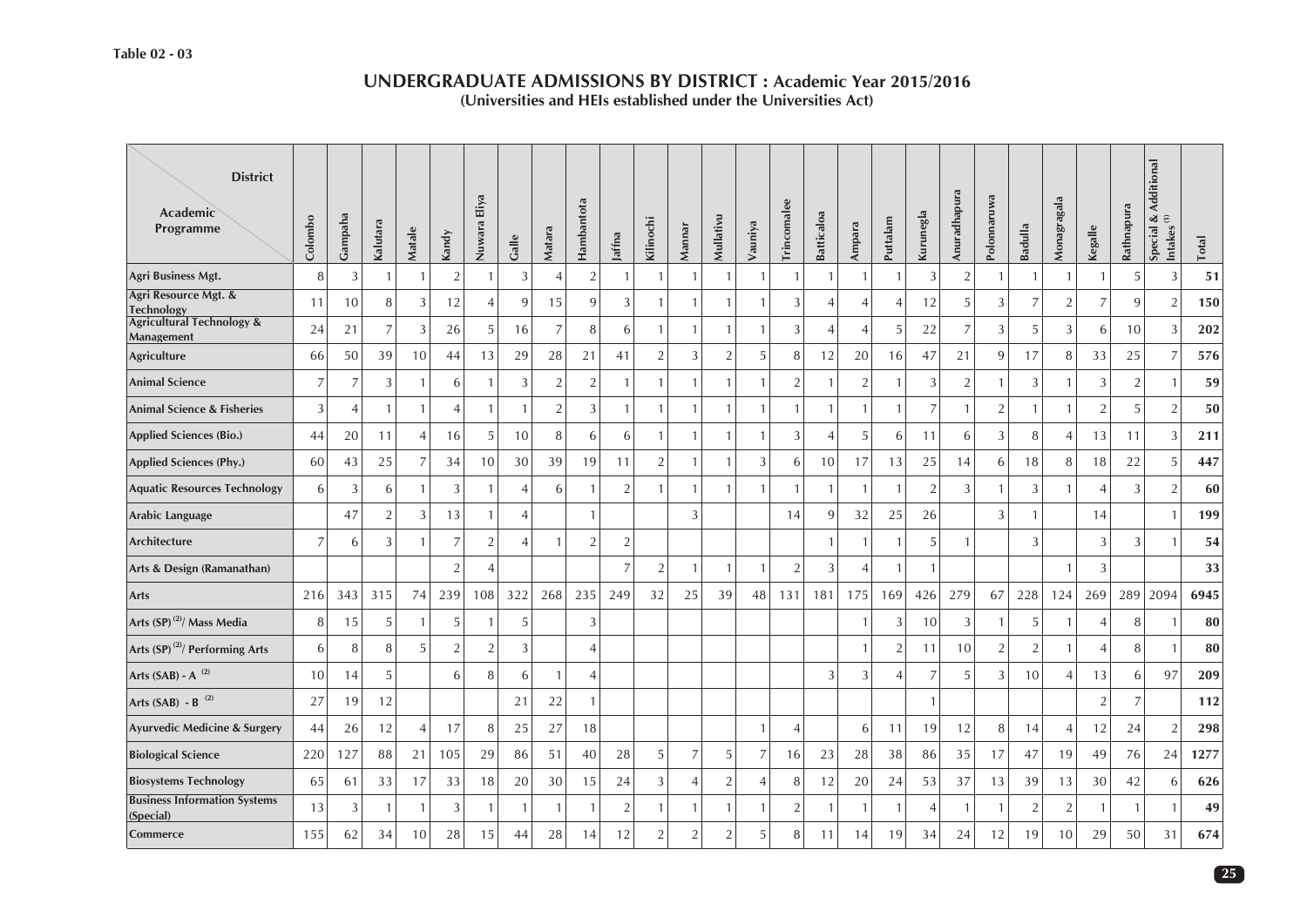| <b>District</b><br>Academic<br>Programme              | Colombo        | Gampaha        | Kalutara       | Matale         | Kandy          | Nuwara Eliya   | Galle          | Matara         | Hambantota     | Jaffna         | Kilinochi      | Mannar         | Mullativu      | Vauniya        | Trincomalee    | Batticaloa     | Ampara         | Puttalam       | Kurunegla      | Anuradhapura             | Polonnaruwa    | Badulla                  | Monagragala    | Kegalle        | Rathnapura     | Special & Additional<br>Intakes <sup>(1)</sup><br>Intakes | Total |
|-------------------------------------------------------|----------------|----------------|----------------|----------------|----------------|----------------|----------------|----------------|----------------|----------------|----------------|----------------|----------------|----------------|----------------|----------------|----------------|----------------|----------------|--------------------------|----------------|--------------------------|----------------|----------------|----------------|-----------------------------------------------------------|-------|
| <b>Communication Studies</b>                          | $\overline{2}$ | 9              | 5              |                | $\overline{7}$ | $\overline{A}$ | 8              | 5              | 3              |                |                |                |                |                | 3              | $\overline{2}$ | -1             | $\overline{1}$ | 16             | $\overline{7}$           |                | 7                        | $\overline{2}$ | 6              | 6              | 3                                                         | 101   |
| <b>Computation &amp; Management</b>                   | 5              | $\overline{A}$ | $\mathbf{1}$   |                | $\overline{4}$ | 3              | $\overline{2}$ | $\overline{1}$ |                | $\overline{2}$ | $\mathbf{1}$   | $\mathbf{1}$   | $\mathbf{1}$   | $\mathbf{1}$   | $\overline{2}$ | $\mathbf{1}$   | $\overline{1}$ | $\mathbf{1}$   | 4              | $\mathbf{1}$             | $\mathbf{1}$   | 5                        | $\mathbf{1}$   | $\mathbf{1}$   | $\overline{2}$ | $\overline{2}$                                            | 50    |
| <b>Computer Science</b>                               | 70             | 28             | 12             | $\overline{4}$ | 18             | 8              | 35             | 25             | 24             | 13             | $\mathbf{1}$   | $\mathbf{1}$   | $\mathbf{1}$   | $\overline{2}$ | $\overline{4}$ | 6              | $\overline{7}$ | 8              | 17             | 10                       | $\overline{4}$ | 9                        | $\sqrt{5}$     | 8              | 12             | 5                                                         | 337   |
| Computer Science &<br><b>Technology</b>               | 3              | $\overline{A}$ | 3              |                | $\sqrt{2}$     |                | $\overline{4}$ | $\sqrt{2}$     | -1             | 13             | $\mathbf{1}$   | $\mathbf{1}$   | $\mathbf{1}$   | $\overline{2}$ | $\overline{1}$ | $\mathbf{1}$   | $\overline{1}$ | $\mathbf{1}$   | $\overline{2}$ | $\overline{2}$           | $\mathbf{1}$   | $\overline{2}$           | $\overline{1}$ | 3              | $\overline{4}$ | $\mathbf{1}$                                              | 59    |
| <b>Computing &amp; Information</b><br><b>Systems</b>  | $\overline{7}$ | 7              | 6              |                | $\overline{4}$ | $\overline{2}$ | 6              | 8              | $\overline{4}$ | 11             | $\mathbf{1}$   | $\mathbf{1}$   | $\mathbf{1}$   | $\mathbf{1}$   | $\overline{1}$ | $\overline{2}$ | $\overline{2}$ | $\overline{2}$ | $\overline{7}$ | $\overline{\mathcal{A}}$ | $\mathbf{1}$   | 5                        |                | 5              | 8              | 3                                                         | 101   |
| Dance (Ramanathan)                                    | $\overline{2}$ | $\overline{1}$ |                |                | 6              | $\overline{2}$ |                |                |                | 22             | $\overline{4}$ |                | 3              | $\overline{4}$ | 5              | 10             | 11             |                |                |                          |                | $\overline{2}$           |                | $\mathbf{1}$   |                |                                                           | 73    |
| Dance (SVIAS) <sup>(2)</sup>                          | $\overline{2}$ |                |                |                |                | $\overline{2}$ |                |                |                | 11             | $\overline{2}$ | 2              | $\overline{2}$ | $\sqrt{2}$     | $\overline{4}$ | 13             | 8              |                |                |                          |                |                          |                |                |                |                                                           | 48    |
| Dance (UVPA) <sup>(2)</sup>                           | 20             | 21             | 14             | 5              | 14             | $\overline{5}$ | 13             | $\overline{7}$ | 5              |                |                |                |                |                | $\overline{2}$ |                | $\overline{4}$ | 8              | 21             | 15                       | 5              | 8                        | 6              | 13             | 19             | 9                                                         | 214   |
| <b>Dental Surgery</b>                                 | 26             | $\overline{A}$ | 3              |                | 3              | $\overline{2}$ | $\overline{7}$ | $\overline{4}$ | $\sqrt{2}$     | $\overline{2}$ | $\mathbf{1}$   | 1              | $\mathbf{1}$   |                | $\overline{1}$ | $\mathbf{1}$   | $\overline{2}$ | $\overline{2}$ | $\mathbf{3}$   | $\overline{2}$           | $\mathbf{1}$   | $\overline{2}$           | $\overline{1}$ | $\sqrt{2}$     | 3              | 3                                                         | 81    |
| Design                                                | 12             | 3              | $\mathbf{1}$   |                | 10             |                | $\mathbf{1}$   | $\overline{1}$ |                |                |                |                |                |                |                | $\mathbf{1}$   |                | $\mathbf{1}$   | $\overline{2}$ | $\mathbf{1}$             |                |                          |                | 3              |                |                                                           | 41    |
| Drama & Theatre (UVPA) <sup>(2)</sup>                 | 4              | 4              | $\mathbf{1}$   | -1             | $\overline{2}$ |                | $\overline{4}$ | $\overline{2}$ | -1             |                |                |                |                |                |                |                | -1             | $\mathbf{1}$   | $\overline{3}$ | $\overline{2}$           |                |                          | $\overline{1}$ | $\overline{2}$ | 2              | -1                                                        | 36    |
| Drama & Theatre (SVIAS) <sup>(2)</sup>                |                |                |                | $\overline{2}$ | 3              | $\overline{2}$ |                |                |                | 5              | $\mathbf{1}$   | $\overline{1}$ | $\overline{2}$ | $\mathbf{3}$   | 3              | 10             | 8              |                |                |                          |                | $\overline{\mathcal{A}}$ |                |                | $\overline{4}$ |                                                           | 48    |
| Engineering                                           | 283            | 153            | 77             | 25             | 105            | 44             | 107            | 95             | 61             | 91             | 6              | 5              | 5              | 12             | 26             | 38             | 39             | 48             | 122            | 56                       | 23             | 63                       | 28             | 48             | 76             | 24                                                        | 1660  |
| Engineering (TM) <sup>(2)</sup>                       | 11             | 3              | $\overline{2}$ |                | $\overline{2}$ |                | 9              | 8              |                | $\sqrt{2}$     | $\mathbf{1}$   | 1              | $\mathbf{1}$   | $\mathbf{1}$   | -1             | $\mathbf{1}$   | -1             | $\mathbf{1}$   | $\overline{2}$ | $\overline{2}$           | $\mathbf{1}$   |                          | $\overline{1}$ | 1              | $\overline{2}$ |                                                           | 58    |
| Engineering (EM) <sup>(2)</sup>                       | 8              | 3              | $\mathbf{1}$   | $\mathbf{1}$   | $\overline{2}$ | $\mathbf{1}$   | $\overline{7}$ | 6              | -1             | $\overline{2}$ | $\mathbf{1}$   | $\mathbf{1}$   | $\mathbf{1}$   | $\mathbf{1}$   | $\overline{1}$ | $\mathbf{1}$   | $\mathbf{1}$   | $\mathbf{1}$   | $\sqrt{2}$     | $\mathbf{1}$             | $\mathbf{1}$   | -1                       | $\overline{1}$ | $\overline{1}$ | $\overline{1}$ |                                                           | 48    |
| <b>Engineering Technology</b>                         | 95             | 79             | 50             | 20             | 40             | 20             | 42             | 49             | 21             | 37             | 5              | 3              | $\overline{2}$ | 6              | 11             | 18             | 25             | 29             | 48             | 34                       | 14             | 32                       | 14             | 28             | 45             | 6                                                         | 773   |
| Entrepreneurship &<br>Management                      | 12             | 7              | $\overline{2}$ | $\overline{2}$ | $\sqrt{5}$     |                | 4              | $\sqrt{2}$     | -1             | $\overline{1}$ | $\mathbf{1}$   | $\mathbf{1}$   | $\mathbf{1}$   | $\overline{1}$ | $\overline{1}$ | $\mathbf{1}$   | $\overline{1}$ | $\mathbf{1}$   | $\mathbf{3}$   | $\sqrt{2}$               | $\mathbf{1}$   | 3                        | $\mathbf{1}$   | $\sqrt{2}$     | 6              |                                                           | 63    |
| <b>Environmental Conservation &amp;</b><br>Management | 3              | 3              | $\overline{2}$ | $\overline{2}$ | 3              |                | $\overline{1}$ | $\overline{2}$ | 5              | 3              | $\mathbf{1}$   | 1              | $\mathbf{1}$   | $\mathbf{1}$   |                | $\mathbf{1}$   |                | $\mathbf{1}$   | $\overline{2}$ | $\mathbf{1}$             | $\mathbf{1}$   |                          | $\overline{1}$ | 1              | 8              | 3                                                         | 51    |
| <b>Estate Mgt.&amp; Valuation</b>                     | $\sqrt{5}$     | 3              | $\overline{2}$ | $\overline{2}$ | $\,6\,$        | 1              | $\overline{2}$ | $\overline{4}$ | -1             | $\overline{2}$ | $\mathbf{1}$   | $\mathbf{1}$   | $\mathbf{1}$   | $\mathbf{1}$   | -1             | $\mathbf{1}$   | $\sqrt{2}$     | $\mathbf{1}$   | $\sqrt{2}$     | $\overline{4}$           | $\sqrt{2}$     | $\overline{A}$           | $\mathfrak{Z}$ | $\mathbf{1}$   | 5              | $\mathbf{1}$                                              | 59    |
| <b>Export Agriculture</b>                             | 8              | 4              | $\overline{4}$ |                | $\overline{4}$ | 1              | 5              | $\overline{4}$ | $\overline{2}$ | $\overline{1}$ | $\mathbf{1}$   | 1              | $\mathbf{1}$   | $\mathbf{1}$   | -1             | $\mathbf{1}$   | $\overline{1}$ | $\mathbf{1}$   | 4              | $\sqrt{2}$               | $\mathbf{1}$   | 3                        | $\overline{1}$ | $\overline{2}$ | 3              | $\overline{2}$                                            | 60    |
| <b>Facilities Management</b>                          | 12             | 5              | $\mathbf{1}$   |                | $\overline{2}$ | 1              | 3              | $\overline{1}$ |                | 3              | $\mathbf{1}$   | -1             | $\mathbf{1}$   | -1             | -1             | $\mathbf{1}$   | -1             | $\mathbf{1}$   | $\overline{2}$ | $\overline{2}$           | $\mathbf{1}$   |                          | $\overline{1}$ | $\mathbf{1}$   | 2              | 1                                                         | 49    |
| <b>Fashion Design &amp; Product</b><br>Development    | 10             | 8              | 3              |                | 3              |                | 3              | $\mathbf{1}$   | $\overline{2}$ |                |                |                |                |                |                | $\mathbf{1}$   |                | $\mathbf{1}$   | $\overline{4}$ |                          |                |                          |                | 3              |                |                                                           | 49    |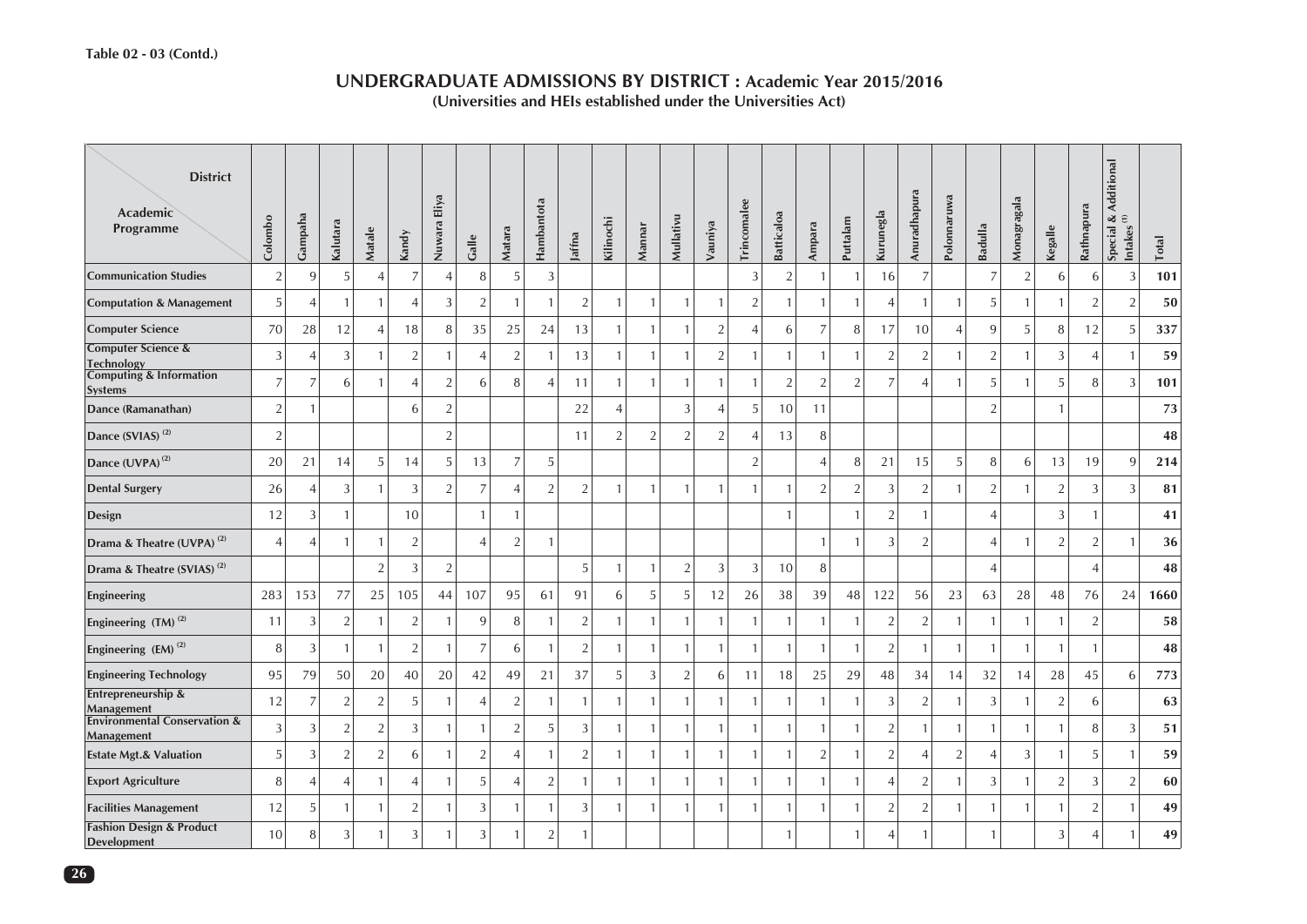#### **Special & Additional**<br>Intakes <sup>(1)</sup> **Special & Additional District**Anuradhapura **Anuradhapura** Eliya **Nuwara Eliya Polonnaruwa Polonnaruwa Monagragala** Hambantota **Hambantota** Aonagragala **Trincomalee Trincomalee** Rathnapura **Rathnapura Kurunegla Academic**  Mullativu **Satticaloa Batticaloa** Colombo **Gampaha Kilinochi Mullativu Puttalam Colombo Kalutara** Nuwara **Vauniya Ampara Badulla Kegalle Programme Mannar Matale Matara Kandy Jaffna Galle Total Film & Television Studies**s  $5$  7 2 1 3 1 5 1 1 1 1 7 3 1 2 2 2 3 **48 Fisheries & Marine Sciences 60** s | 8| 3| 3| 1| 3| 1| 6| 3| 2| 2| 1| 1| 1| 1| 1| 1| 1| 1| 2| 2| 1| 4| 1| 3| 5| 2 **Food & Nutrition 109** n | 18 8 4 1 6 3 6 5 5 9 1 1 1 1 1 5 2 4 8 3 1 3 2 3 7 1 **Food Business Management** 10 5 3 1 4 1 2 3 1 1 1 1 1 1 1 1 1 2 2 1 1 1 1 1 1 1 **49 Food Production & Technology Management** 4 2 2 3 2 1 2 1 2 1 5 6 2 8 1 1 1 1 2 1 1 1 1 2 2 1 2 1 2 1 5 2 2 0 **Food Science & Technology** 36 10 9 2 5 4 14 7 7 4 1 1 1 1 2 3 3 4 13 4 2 4 2 4 5 2 **150 Green Technology** | 9| 6| 2| 1| 2| 1| 1| 2| 1| 3| 1| 1| 1| 1| 2| 1| 2| 1| 2| 1| 1| 3| 1| 1| 1| 3| 51 **Health Promotion 49** n | 4 4 2 1 2 1 1 1 1 2 3 1 1 1 1 1 1 1 3 1 3 2 3 6 1 1 1 **Hospitality Tourism & Events Management** <sup>12</sup> <sup>9</sup> <sup>5</sup> <sup>1</sup> <sup>3</sup> <sup>1</sup> <sup>5</sup> <sup>1</sup> <sup>1</sup> <sup>1</sup> <sup>1</sup> <sup>2</sup> <sup>1</sup> <sup>1</sup> <sup>1</sup> <sup>1</sup> <sup>1</sup> <sup>4</sup> <sup>2</sup> <sup>1</sup> <sup>2</sup> <sup>2</sup> <sup>1</sup> <sup>4</sup> <sup>1</sup> **<sup>64</sup> Industrial Information Technology** 65 5 3 1 4 1 5 2 2 1 1 1 1 1 1 2 2 1 5 2 1 3 2 3 1 59 **Industrial Statistics &**  <sup>17</sup> <sup>12</sup> <sup>3</sup> <sup>1</sup> <sup>5</sup> <sup>2</sup> <sup>5</sup> <sup>8</sup> <sup>2</sup> <sup>3</sup> <sup>1</sup> <sup>1</sup> <sup>1</sup> <sup>1</sup> <sup>1</sup> <sup>2</sup> <sup>2</sup> <sup>2</sup> <sup>5</sup> <sup>2</sup> <sup>1</sup> <sup>2</sup> <sup>1</sup> <sup>4</sup> <sup>4</sup> <sup>1</sup> **<sup>89</sup> Mathematical FinanceInformation & Communication Technology** <sup>18</sup> <sup>14</sup> <sup>8</sup> <sup>3</sup> <sup>10</sup> <sup>4</sup> <sup>8</sup> <sup>4</sup> <sup>3</sup> <sup>14</sup> <sup>1</sup> <sup>1</sup> <sup>3</sup> <sup>6</sup> <sup>4</sup> <sup>2</sup> <sup>18</sup> <sup>5</sup> <sup>2</sup> <sup>5</sup> <sup>1</sup> <sup>7</sup> <sup>7</sup> <sup>2</sup> **<sup>150</sup> Information Communication Technology** <sup>70</sup> <sup>35</sup> <sup>25</sup> <sup>14</sup> <sup>21</sup> <sup>11</sup> <sup>16</sup> <sup>29</sup> <sup>15</sup> <sup>28</sup> <sup>2</sup> <sup>3</sup> <sup>1</sup> <sup>3</sup> <sup>6</sup> <sup>7</sup> <sup>11</sup> <sup>12</sup> <sup>25</sup> <sup>16</sup> <sup>10</sup> <sup>21</sup> <sup>7</sup> <sup>11</sup> <sup>23</sup> <sup>4</sup> **<sup>426</sup> Information Systems** 27 9 5 1 7 7 6 2 4 1 1 2 2 6 5 3 1 3 6 **98 Information Technology** 33 20 8 3 8 5 24 14 8 6 1 1 1 1 3 3 4 5 13 6 3 5 3 11 9 2 **200 Information Technology & Management** <sup>18</sup> <sup>10</sup> <sup>3</sup> <sup>2</sup> <sup>4</sup> <sup>2</sup> <sup>4</sup> <sup>5</sup> <sup>2</sup> <sup>6</sup> <sup>1</sup> <sup>2</sup> <sup>1</sup> <sup>1</sup> <sup>1</sup> <sup>3</sup> <sup>2</sup> <sup>2</sup> <sup>9</sup> <sup>3</sup> <sup>1</sup> <sup>7</sup> <sup>1</sup> <sup>4</sup> <sup>5</sup> <sup>1</sup> **<sup>100</sup> Islamic Studies** 1 8 8 7 39 3 1 2 1 21 23 50 21 27 8 6 4 4 15 1 1 **251 Landscape Architecture** 10 4 6 1 9 2 4 1 1 1 5 2 1 1 **48 Law 348** 55 38 19 6 22 9 19 13 13 11 1 2 1 2 5 8 9 12 20 20 5 14 6 14 22 2**Management** 688 461 248 61 228 99 184 164 112 101 15 17 11 29 56 72 99 122 251 151 61 144 80 139 232 45 **3870 Management & Information**  n 3 1 1 3 3 1 3 2 1 2 1 2 1 1 2 48<br>h **TechManagement & Information Technology (SEUSL) (2)** <sup>8</sup> <sup>7</sup> <sup>4</sup> <sup>2</sup> <sup>4</sup> <sup>5</sup> <sup>3</sup> <sup>4</sup> <sup>2</sup> <sup>3</sup> <sup>1</sup> <sup>4</sup> <sup>1</sup> <sup>1</sup> <sup>6</sup> <sup>10</sup> <sup>22</sup> <sup>4</sup> <sup>5</sup> <sup>3</sup> <sup>3</sup> <sup>4</sup> <sup>3</sup> <sup>5</sup> <sup>4</sup> <sup>3</sup> **<sup>121</sup>**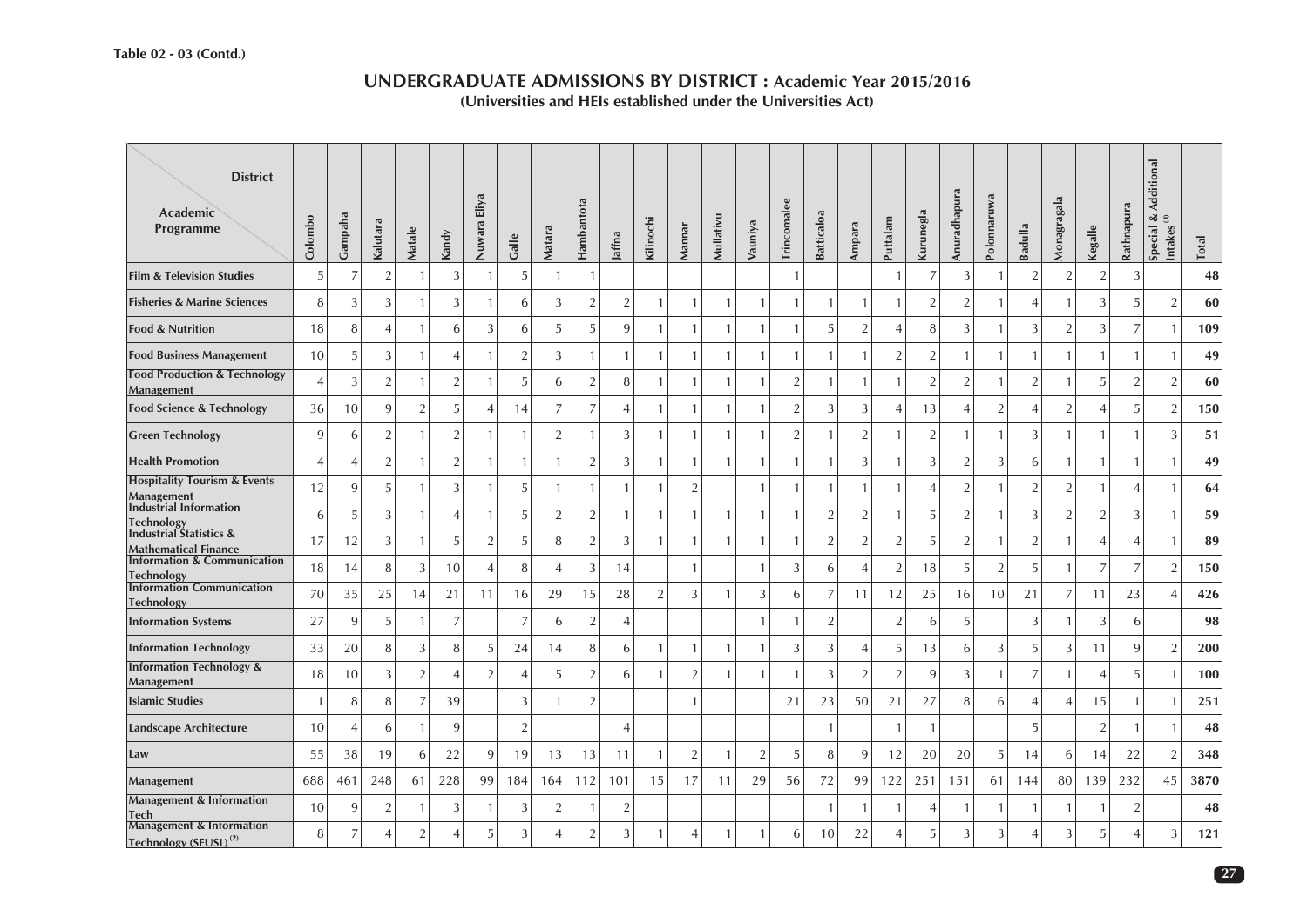| <b>District</b><br>Academic<br><b>Programme</b>      | Colombo        | Gampaha        | Kalutara       | Matale         | Kandy          | Nuwara Eliya | Galle          | Matara         | Hambantota     | Jaffna         | Kilinochi      | Mannar         | Mullativu      | Vauniya        | Trincomalee    | <b>Batticaloa</b> | Ampara         | Puttalam       | Kurunegla      | Anuradhapura   | Polonnaruwa    | Badulla        | Monagragala    | Kegalle         | Rathnapura     | Special & Additional<br>Intakes <sup>(1)</sup> | Total |
|------------------------------------------------------|----------------|----------------|----------------|----------------|----------------|--------------|----------------|----------------|----------------|----------------|----------------|----------------|----------------|----------------|----------------|-------------------|----------------|----------------|----------------|----------------|----------------|----------------|----------------|-----------------|----------------|------------------------------------------------|-------|
| Management Studies (TV) - A <sup>(2)</sup>           | 23             | $\overline{7}$ | $\overline{A}$ | $\overline{2}$ | 5              | 3            | 7              | 3              | 3              | 5              | -1             | $\overline{1}$ | -1             | $\overline{1}$ | $\sqrt{2}$     |                   | 3              | 3              | 6              | $\overline{4}$ | $\overline{2}$ | $\overline{4}$ | $\overline{2}$ | 3               | $\overline{4}$ |                                                | 101   |
| Management Studies (TV) - B <sup>(2)</sup>           | 9              | 6              |                | $\overline{2}$ | 5              | 5            | 5              | 3              | 3              | 5              |                | $\overline{2}$ | 1              | $\mathbf{1}$   | 3              | 6                 | 6              | 3              | 7              | 5              | $\overline{2}$ | $\overline{A}$ | $\sqrt{2}$     | $\overline{4}$  | $\overline{4}$ |                                                | 99    |
| <b>Marine and Fresh Water</b><br><b>Sciences</b>     | 9              | 5              |                | $\overline{1}$ | $\overline{4}$ | $\mathbf{1}$ | $\mathbf{1}$   | $\overline{2}$ | $\mathbf{1}$   | $\mathbf{1}$   |                | $\overline{1}$ | $\mathbf{1}$   | $\mathbf{1}$   | $\overline{2}$ |                   | $\overline{1}$ | $\mathbf{1}$   | 3              | $\mathbf{1}$   | $\mathbf{1}$   | $\overline{2}$ | $\mathbf{1}$   | $\overline{2}$  | 3              |                                                | 49    |
| <b>Medical Laboratory Sciences</b>                   | 24             | 7              |                | $\overline{1}$ | 7              | 3            | 6              | $\overline{7}$ | 6              | 4              | $\mathbf{1}$   | $\overline{1}$ | $\mathbf{1}$   | $\mathbf{1}$   | $\mathbf{1}$   | $\overline{2}$    | $\overline{2}$ | 3              | 9              | $\mathfrak{Z}$ | $\mathbf{1}$   | 3              | $\overline{2}$ | 6               | 8              | $\overline{1}$                                 | 114   |
| Medicine                                             | 214            | 114            | 64             | 20             | 81             | 30           | 80             | 62             | 45             | 56             | 5              | 6              | 4              | 15             | 24             | 36                | 36             | 40             | 85             | 43             | 19             | 41             | 20             | 40              | 62             | 24                                             | 1266  |
| <b>Mineral Resources &amp;</b><br>Technology         | 7              | 5              | 2              | $\mathbf{1}$   | $\overline{2}$ | -1           | $\overline{4}$ | $\sqrt{2}$     |                | 8              |                | $\overline{1}$ | 1              | $\mathbf{1}$   | $\mathbf{1}$   | $\overline{2}$    | -1             | $\sqrt{2}$     |                | $\sqrt{2}$     | $\sqrt{2}$     | $\overline{2}$ | $\mathbf{1}$   | $\sqrt{2}$      | 3              | $\overline{2}$                                 | 61    |
| Molecular Biology and<br><b>Biochemistry</b>         | 20             | 3              | $\mathfrak{D}$ | $\mathbf{1}$   | $\overline{2}$ |              | $\overline{7}$ |                |                | $\mathbf{1}$   |                | $\overline{1}$ |                | $\mathbf{1}$   | $\overline{1}$ |                   |                | 1              | $\mathcal{P}$  | $\overline{2}$ |                | $\overline{2}$ | $\mathbf{1}$   |                 | 2              | $\mathcal{P}$                                  | 60    |
| Music (Ramanathan)                                   | 2              |                |                |                | $\mathbf{1}$   |              |                |                |                | 33             | 5              | 3              | 3              | $\overline{4}$ | 5              | $\overline{7}$    |                |                |                |                |                |                |                |                 |                |                                                | 63    |
| Music (SVIAS) <sup>(2)</sup>                         | $\overline{2}$ |                |                | $\overline{2}$ | 4              | 8            |                |                |                | 14             | 3              | $\overline{2}$ | $\overline{4}$ | $\overline{2}$ | 6              | 14                | 8              |                |                |                |                | 8              |                | $\mathbf{1}$    |                |                                                | 78    |
| Music (UVPA) <sup>(2)</sup>                          | 28             | 29             | 15             | $\overline{5}$ | 17             | 6            | 10             | 11             | 9              |                |                |                |                |                | $\mathbf{1}$   |                   | 6              | 6              | 25             | 10             | $\overline{4}$ | 9              | 6              | 11              | 13             | 9                                              | 230   |
| <b>Nursing</b>                                       | 19             | 20             | 13             | 3              | 11             | 5            | 18             | 17             | 9              | 10             |                | $\overline{1}$ |                | 3              | 6              | 7                 | 9              | 8              | 11             | $\overline{7}$ | 8              | 7              | 3              | 10 <sup>1</sup> | 16             | 3                                              | 226   |
| Palm and Latex Technology &<br><b>Value Addition</b> | 6              | 6              | 8              | $\overline{1}$ | $\overline{4}$ | -1           | 3              | 3              | $\overline{2}$ | $\overline{2}$ |                | $\overline{1}$ | 1              | $\mathbf{1}$   | $\overline{1}$ |                   | $\overline{1}$ | $\mathbf{1}$   | $\overline{2}$ | $\overline{2}$ | $\overline{1}$ | $\sqrt{2}$     | $\mathbf{1}$   | 3               | 3              | 3                                              | 61    |
| <b>Peace &amp; Conflict Resolution</b>               | 3              | 5              | 2              |                | $\mathbf{1}$   | $\mathbf{1}$ | $\overline{4}$ |                |                |                |                |                |                |                |                | $\overline{2}$    |                |                | 6              | $\overline{2}$ |                | 3              | $\overline{2}$ | $\mathbf{1}$    | $\overline{1}$ | $\mathbf{1}$                                   | 34    |
| Pharmacy                                             | 11             | 10             | 5              | $\sqrt{2}$     | 5              | 3            | 5              | 13             | 6              | 5              |                | $\overline{1}$ | $\mathbf{1}$   | $\mathbf{1}$   | $\mathbf{1}$   | 3                 | 3              | 3              | 8              | $\mathfrak{Z}$ | $\sqrt{2}$     | 3              | $\sqrt{2}$     | 5 <sup>1</sup>  | 16             | $\overline{1}$                                 | 119   |
| <b>Physical Education</b>                            | $\angle$       | $\overline{2}$ | $\mathcal{P}$  | $\overline{2}$ | 6              | -1           | $\mathbf{1}$   |                |                | 5              |                | $\mathbf{1}$   |                |                | $\mathbf{1}$   |                   | $\overline{2}$ |                | 5              | $\mathbf{1}$   | $\mathbf{1}$   | 5              | $\mathbf{1}$   | 2               | -5             |                                                | 49    |
| <b>Physical Science</b>                              | 320            | 195            | 107            | 27             | 160            | 44           | 124            | 105            | 70             | 56             | $\overline{7}$ | 10             | $\overline{7}$ | 11             | 24             | 32                | 42             | 53             | 145            | 56             | 25             | 72             | 28             | 72              | 88             | 32                                             | 1912  |
| <b>Physical Science - ICT</b>                        | 24             | 9              | 6              |                | 6              | 3            | 8              | 6              |                | 5              |                |                |                | $\mathbf{1}$   |                |                   |                | $\sqrt{2}$     | 6              | 5              | $\mathbf{1}$   | $\overline{4}$ | $\mathbf{1}$   | $\overline{4}$  | 7              | $\overline{2}$                                 | 100   |
| Physiotherapy                                        | 10             | 3              | $\overline{2}$ | $\overline{1}$ | $\overline{2}$ | -1           | 10             | 6              | 3              | $\mathbf{1}$   |                | $\overline{1}$ | $\mathbf{1}$   | $\mathbf{1}$   | $\mathbf{1}$   |                   | $\overline{1}$ | $\mathbf{1}$   | $\overline{2}$ | $\sqrt{2}$     | $\mathbf{1}$   | $\overline{2}$ | $\mathbf{1}$   | $\mathbf{1}$    | $\overline{2}$ | $\overline{2}$                                 | 60    |
| <b>Project Management</b>                            | 6              | $\overline{4}$ |                | $\overline{1}$ | 3              | 3            | $\overline{2}$ | $\mathbf{1}$   |                | $\overline{2}$ |                | $\overline{1}$ | $\mathbf{1}$   | $\mathbf{1}$   | $\sqrt{2}$     |                   | $\overline{4}$ | $\mathbf{1}$   | 3              | $\mathbf{1}$   | $\mathbf{1}$   | 3              | $\mathbf{1}$   | 2               | $\overline{1}$ | 3                                              | 51    |
| <b>Public Management (Special)</b>                   | 12             | 6              |                | $\sqrt{2}$     | 6              | 3            | $\overline{2}$ | 3              | -1             | 3              |                | $\overline{1}$ | $\mathbf{1}$   | $\mathbf{1}$   | $\mathbf{1}$   |                   | $\mathfrak{Z}$ | $\overline{2}$ | $\overline{4}$ | $\sqrt{5}$     | $\overline{2}$ | $\overline{2}$ | $\mathbf{1}$   | $\overline{2}$  | $\overline{4}$ | $\overline{1}$                                 | 74    |
| <b>Quantity Surveying</b>                            | 22             | 9              | $\overline{A}$ | $\overline{2}$ | 5              | 3            | 12             | 18             | 6              | 6              |                | $\overline{1}$ | $\mathbf{1}$   | $\mathbf{1}$   | $\overline{2}$ | $\overline{2}$    | 3              | 3              | 5              | 3              | $\overline{2}$ | 3              | $\overline{2}$ | 3               | $\overline{4}$ | $\overline{1}$                                 | 124   |
| Radiography                                          | 5              | 3              | $\overline{2}$ | $\mathbf{1}$   | 1              |              | $\overline{2}$ | $\overline{2}$ |                | 3              |                |                | 1              |                |                | $\overline{2}$    | $\overline{1}$ | 1              | 3              |                | 1              |                | $\mathbf{1}$   |                 | $\overline{2}$ |                                                | 43    |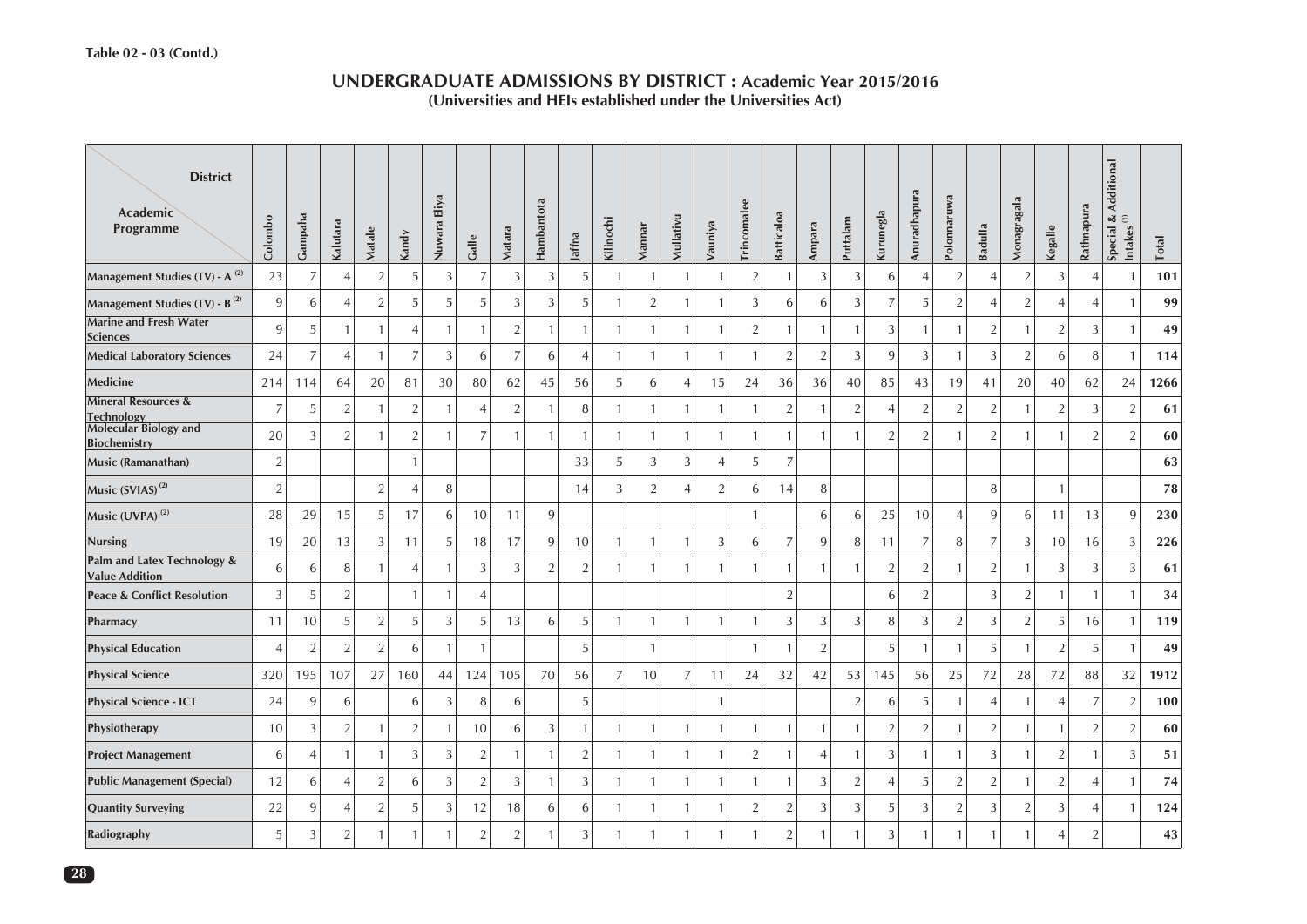| <b>District</b><br>Academic<br>Programme                  | Colombo        | Gampaha        | Kalutara       | Matale         | Kandy          | Nuwara Eliya   | Galle          | Matara         | Hambantota     | Jaffna                   | Kilinochi      | Mannar         | Mullativu      | Vauniya        | Trincomalee    | Batticaloa     | Ampara         | Puttalam                 | Kurunegla      | Anuradhapura   | Polonnaruwa    | Badulla        | Monagragala  | Kegalle                  | Rathnapura     | Additional<br>Special &<br>$\widehat{\boldsymbol{\Xi}}$<br><b>Intakes</b> | <b>Total</b>             |
|-----------------------------------------------------------|----------------|----------------|----------------|----------------|----------------|----------------|----------------|----------------|----------------|--------------------------|----------------|----------------|----------------|----------------|----------------|----------------|----------------|--------------------------|----------------|----------------|----------------|----------------|--------------|--------------------------|----------------|---------------------------------------------------------------------------|--------------------------|
| <b>Science &amp; Technology</b>                           | $\Delta$       | $\overline{4}$ | $\overline{4}$ | $\overline{2}$ | 3              |                | 3              | $\overline{2}$ |                | 10                       | $\mathbf{1}$   |                |                | $\mathbf{1}$   | $\overline{2}$ | $\overline{1}$ | $\mathbf{1}$   |                          | $\overline{5}$ | $\overline{2}$ |                | $\overline{2}$ |              |                          | 3              | $\overline{2}$                                                            | 60                       |
| <b>Siddha Medicine</b>                                    | 9              | 8              | 6              |                | 6              | 3              | $\overline{2}$ | $\overline{4}$ | $\overline{2}$ | $\overline{7}$           | $\mathbf{1}$   | $\overline{2}$ |                | $\overline{2}$ | 6              | 11             | 6              | 3                        | 5              | 3              |                | 3              |              | Δ                        | $\overline{2}$ | $\overline{2}$                                                            | 100                      |
| <b>Software Engineering</b>                               | 9              | 3              | $\mathbf{1}$   | $\overline{1}$ | $\overline{2}$ |                | $\overline{1}$ | $\sqrt{2}$     | 2              | 10                       | $\mathbf{1}$   |                | $\mathbf{1}$   | $\mathbf{1}$   |                | $\overline{1}$ | $\mathbf{1}$   | 1                        | $\overline{2}$ | $\mathbf{1}$   |                | $\mathbf{1}$   | $\mathbf{1}$ | $\mathbf{1}$             | $\mathbf{1}$   | $\mathbf{1}$                                                              | 49                       |
| <b>Speech &amp; Hearing Sciences</b>                      | 5              | 6              | $\overline{2}$ | $\mathbf{1}$   | $\overline{2}$ |                | $\mathbf{1}$   | $\mathbf{1}$   |                | $\overline{2}$           | $\mathbf{1}$   |                | $\mathbf{1}$   | $\mathbf{1}$   |                | $\overline{2}$ | $\mathbf{1}$   | 3                        | $\overline{7}$ | $\overline{2}$ |                | $\overline{2}$ | $\mathbf{1}$ | 1                        |                | $\overline{2}$                                                            | 50                       |
| <b>Sports Sciences &amp; Management</b>                   | 13             | $\overline{7}$ | 8              | $\overline{1}$ | 9              | $\overline{2}$ | 3              | $\overline{2}$ | $\overline{2}$ | $\overline{\mathcal{A}}$ |                |                |                | 1              |                | 2              | 3              | $\overline{\mathcal{A}}$ | 9              | $\overline{2}$ |                | $\overline{4}$ | $\mathbf{1}$ | 3                        | 6              | $\mathbf{1}$                                                              | 89                       |
| <b>Statistics &amp; Operations</b><br>Research            | 5              | 6              | 1              |                | 5              |                | 3              | 3              |                | $\overline{2}$           | 1              |                |                | $\mathbf{1}$   |                | $\mathbf{1}$   | $\mathbf{1}$   |                          | 5              |                |                | $\mathbf{1}$   |              | $\overline{2}$           |                |                                                                           | 49                       |
| <b>Surveying Science</b>                                  | 6              | 5              | $\overline{2}$ |                | 5              | $\overline{2}$ | 5              | 6              | 6              | 15                       | $\mathbf{1}$   |                |                | $\mathbf{1}$   |                |                | $\overline{2}$ | $\overline{2}$           | 3              | $\overline{2}$ |                | $\overline{2}$ |              | 3                        | 3              | $\overline{2}$                                                            | 80                       |
| <b>Tea Technology &amp; Value</b><br><b>Addition</b>      | 10             | 5              | $\overline{2}$ | $\overline{2}$ | $\overline{2}$ | $\overline{2}$ | 3              | 3              | 2              |                          | $\mathbf{1}$   |                |                | $\mathbf{1}$   |                |                | $\mathbf{1}$   | $\overline{2}$           | 3              | $\overline{2}$ |                | 2              |              | 4                        | $\overline{4}$ | 3                                                                         | 61                       |
| <b>Teaching English as a Second</b><br>Language           | 16             | 3              | $\overline{2}$ | $\mathbf{1}$   | 9              |                | 3              | $\overline{4}$ |                |                          |                |                |                |                |                |                |                | $\overline{2}$           | 3              | 1              |                | $\mathbf{1}$   |              | $\overline{2}$           |                | $\overline{2}$                                                            | 50                       |
| <b>Tourism &amp; Hospitality</b><br>Management            | 16             | 8              | 8              | $\overline{2}$ | 8              | 13             | $\overline{7}$ | $\overline{4}$ | $\overline{2}$ | 2                        | $\mathbf{1}$   |                | $\overline{1}$ | $\mathbf{1}$   |                | $\overline{2}$ | 3              | 3                        | $\overline{7}$ | 5              | $\overline{2}$ | 6              | 3            | $\overline{4}$           | 9              | $\mathbf{1}$                                                              | 120                      |
| <b>Town &amp; Country Planning</b>                        | $\overline{4}$ | 5              | 1              | -1             | $\overline{2}$ |                | 6              | -1             | $\overline{2}$ |                          | $\mathbf{1}$   |                |                | $\mathbf{1}$   |                |                | $\overline{2}$ | $\mathfrak{D}$           | 5              | 1              |                | $\overline{2}$ |              | 2                        | $\overline{2}$ | $\overline{2}$                                                            | 50                       |
| <b>Translation Studies</b>                                | 6              | 12             | 5              | $\overline{2}$ | 3              |                | 3              |                |                |                          |                |                |                |                |                |                |                |                          | $\overline{4}$ | $\overline{2}$ |                |                |              | $\overline{2}$           | $\overline{2}$ |                                                                           | 48                       |
| Translation Studies (UJA) <sup>(2)</sup>                  |                |                |                | $\mathbf{1}$   |                | $\overline{2}$ |                |                |                | 3                        | $\mathbf{1}$   |                |                | $\mathbf{1}$   |                | $\overline{1}$ | $\mathbf{1}$   |                          | $\overline{1}$ |                |                | $\mathbf{1}$   |              |                          |                |                                                                           | 23                       |
| <b>Transport &amp; Logistics</b><br>Management            | 20             | $\overline{4}$ | $\overline{2}$ | $\mathbf{1}$   | $\overline{2}$ |                | $\overline{2}$ | $\sqrt{2}$     |                | $\mathbf{1}$             | $\mathbf{1}$   |                | $\overline{1}$ | $\mathbf{1}$   |                | $\mathbf{1}$   | $\mathbf{1}$   |                          | $\overline{2}$ | 1              |                | $\mathbf{1}$   | $\mathbf{1}$ | $\mathbf{1}$             | $\overline{2}$ | $\mathbf{1}$                                                              | 54                       |
| <b>Unani Medicine &amp; Surgery</b>                       | 3              | 3              | 3              | $\mathbf{1}$   | $\sqrt{3}$     |                | $\overline{2}$ | $\mathbf{1}$   |                | $\sqrt{2}$               | $\mathbf{1}$   |                | $\overline{1}$ | $\mathbf{1}$   | 2              | $\overline{2}$ | 11             | $\mathbf{1}$             | $\overline{7}$ | 3              | $\overline{2}$ | $\overline{2}$ | $\mathbf{1}$ | $\overline{1}$           | $\overline{2}$ |                                                                           | 58                       |
| <b>Veterinary Science</b>                                 | 19             | $\overline{4}$ | $\overline{2}$ |                | 5              | $\overline{2}$ | 10             | 5              | 3              | 3                        | $\overline{1}$ |                |                | $\mathbf{1}$   |                |                | $\overline{2}$ | $\overline{2}$           | $\overline{4}$ | $\overline{2}$ |                | $\overline{2}$ |              | $\overline{2}$           | 3              | $\overline{2}$                                                            | 81                       |
| <b>Visual &amp; Technological Arts</b><br>$(SVIAS)^{(2)}$ |                |                |                |                |                |                |                |                |                |                          |                |                |                | $\overline{2}$ |                | 19             | 8              |                          |                |                |                | $\overline{2}$ |              |                          |                |                                                                           | 41                       |
| Visual Arts (UVPA) <sup>(2)</sup>                         | 12             | 11             | $\overline{7}$ | 3              | 5              | $\overline{2}$ | 4              | 5              | 6              |                          |                |                |                |                |                |                | 3              | 3                        | $\overline{7}$ | 5              | 3              | 6              |              | $\overline{\mathcal{A}}$ | 8              |                                                                           | 97                       |
| <b>Total</b>                                              |                |                | 3605 2475 1491 |                | 457 1656       |                | 657 1606 1359  |                |                | 933 1121                 | 164            | 171            | 157            | 238            | 510            | 717            | 859            |                          |                | 827 1934 1054  |                | 418 1063       |              |                          |                |                                                                           | 495 1109 1465 2542 29083 |

#### **Note :**

(1) "Special & Additional Intakes" refers to the students admitted on the basis of Special Categories such as blind and differently abled, excelled in fields other than studies, armed forces, foreign,

teachers … etc., on the recommendation of the Appeals Committee and the Additional Intake, for special subjects such as Japanies, English, History... etc.

(2) Abbreviation : UJA - University of Jaffna, SP - Sripalee Campus, SAB - Sabaragamuwa University, SEUSL - South Eastern University, UVPA - University of Visual and Performing Arts,

TV-Trincomalee & Vavuniya Campuses, SVIAS - Swamy Vipulananda Institue of Aesthetic Studies, EM - Earth Resources Engineering, TM - Textile & Colothing Technology, KLN - University of Kelaniya SAB (A) - from Arts Stream to Sabaragamuwa University, SAB (B) - from Commerce Stream to Sabaragamuwa University

TV (A) - from Commerce Stream to Trincomalee & Vaunia Campuses, TV (B) - from All Streams to Trincomalee & Vaunia Campuses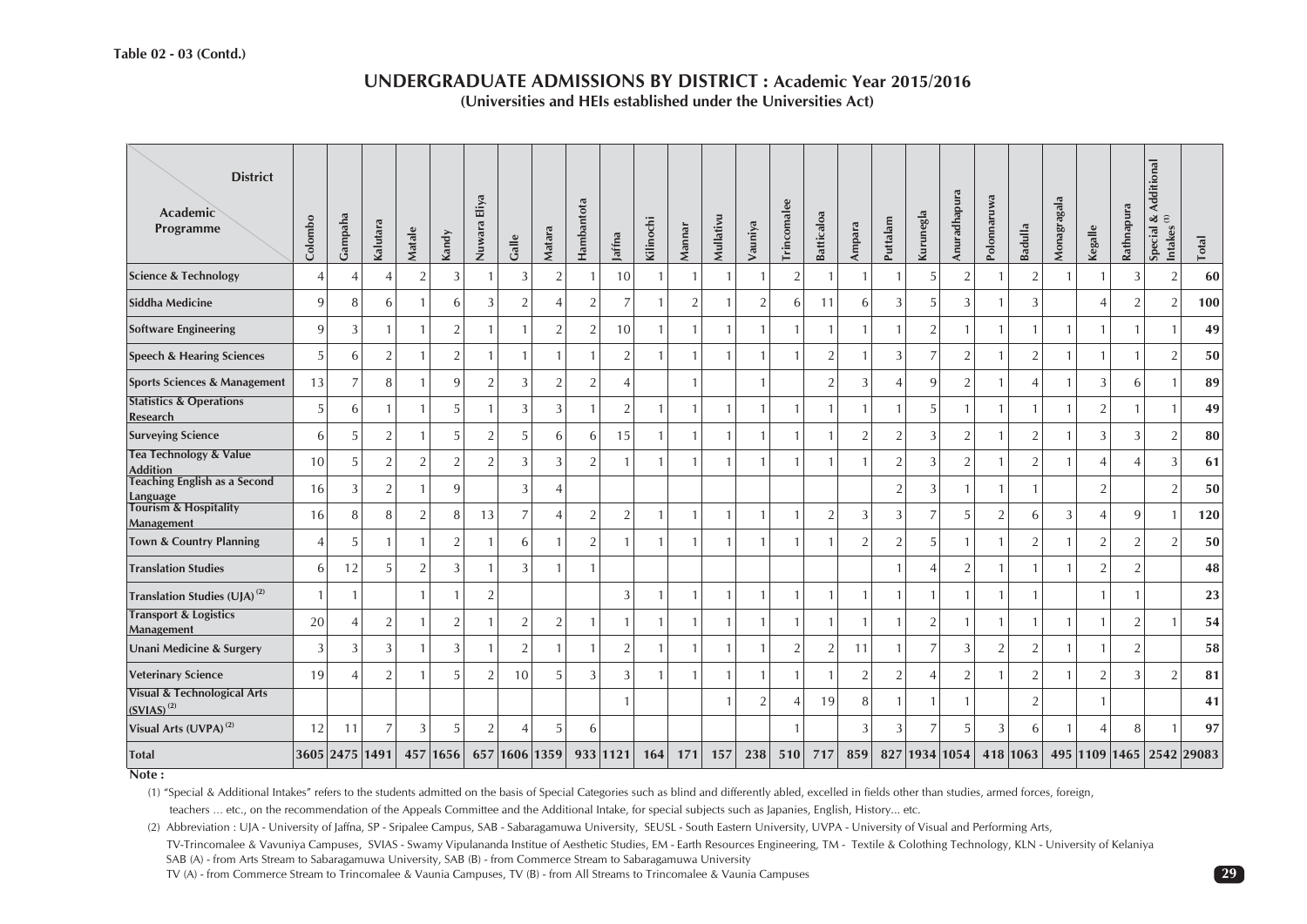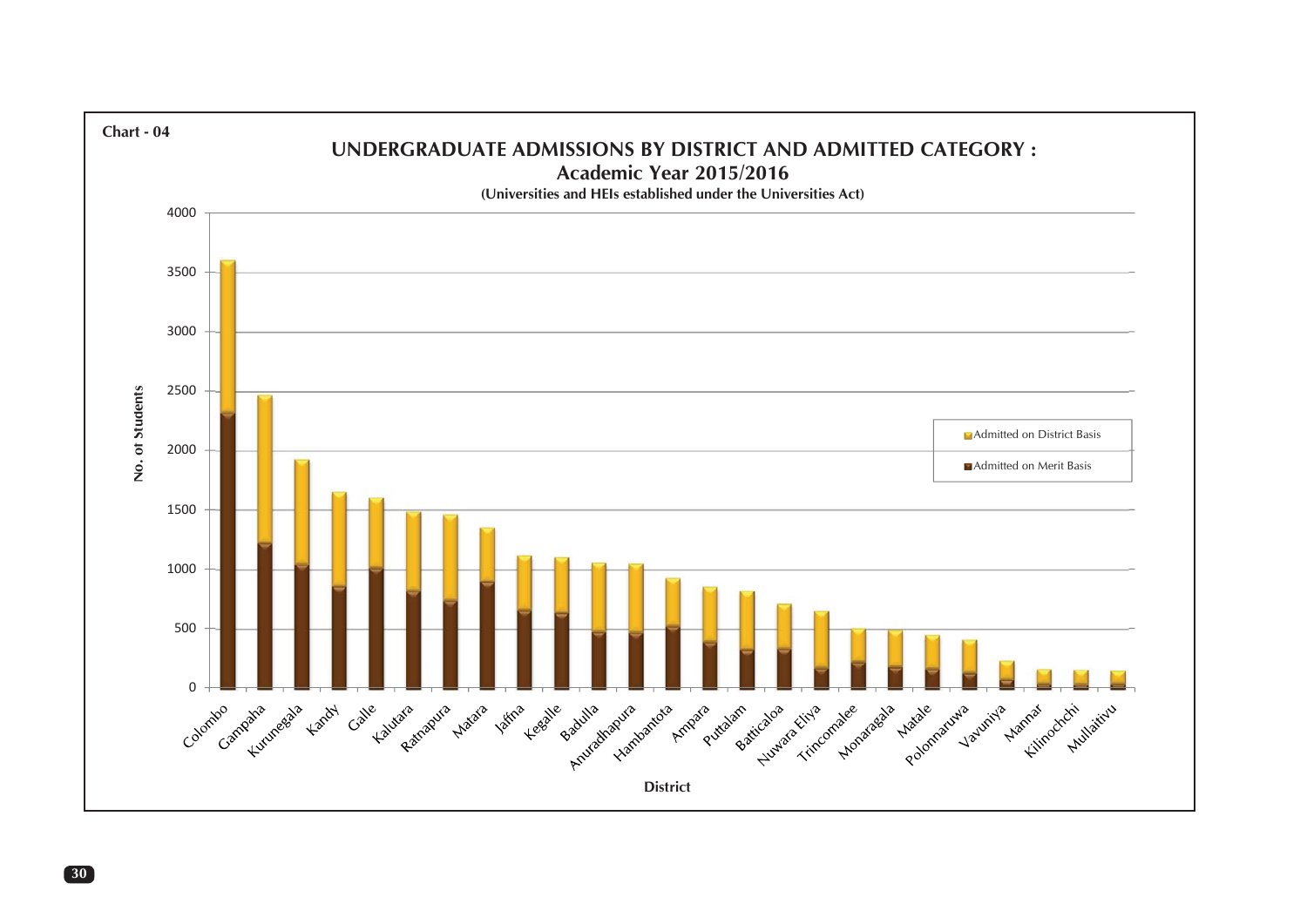#### **UNDERGRADUATE ADMISSIONS BY ACADEMIC PROGRAMME AND ADMISSION POLICY : Academic Year 2015/2016 (Universities and HEIs established under the Universities Act)**

| <b>Faculty/Academic</b><br>Programme | <b>District</b><br><b>Admitted</b><br>Category <sup>(2)</sup> | Colombo              | Gampaha             | Kalutara       | Matale            | Kandy               | Eliya<br>Nuwara                  | Galle               | Matara         | Hambantota                       | Jaffna                         | Kilinochi           | Mannar         | Mullativu      | Vauniya        | Trincomalee    | <b>Batticaloa</b>                | Ampara         | Puttalam                       | Kurunegla      | Anuradhapura                     | Polonnaruwa    | Badulla                          | Monagragala    | Kegalle        | Rathnapura | Additional<br>$\frac{3}{2}$<br>Special<br><b>Intakes</b> | Total    |
|--------------------------------------|---------------------------------------------------------------|----------------------|---------------------|----------------|-------------------|---------------------|----------------------------------|---------------------|----------------|----------------------------------|--------------------------------|---------------------|----------------|----------------|----------------|----------------|----------------------------------|----------------|--------------------------------|----------------|----------------------------------|----------------|----------------------------------|----------------|----------------|------------|----------------------------------------------------------|----------|
| Arts $^{(3)}$                        | Merit                                                         | 320                  | 508                 | 383            | 101               | 340                 | 133                              | 394                 | 299            | 263                              | 306                            | 38                  | 28             | 46             | 54             | 177            | 259                              | 278            | 232                            | 566            | 331                              | 88             | 275                              | 144            | 347            | 346        |                                                          | 6256     |
|                                      | Other                                                         | 53                   | 49                  | 25             | 16                | 42                  | 27                               | 24                  | 29             | 13                               | 39                             | 12                  | 11             | 10             | 13             | 27             | 38                               | 47             | 18                             | 37             | 23                               | 10             | 33                               | 12             | 24             | 32         | 2221                                                     | 2885     |
| Management                           | Merit                                                         | 501                  | 236                 | 132            | 14                | 102                 | 24                               | 85                  | 85             | 35                               | 30                             | $\mathbf{0}$        | 6              | $\mathbf{0}$   |                | 9              | 10                               | 25             | 25                             | 91             | 50                               | 12             | 50                               | 26             | 56             | 110        |                                                          | 1721     |
|                                      | Other                                                         | 282                  | 275                 | 146            | 61                | 167                 | 105                              | 133                 | 100            | 90                               | 92                             | 23                  | 21             | 18             | 30             | 59             | 76                               | 97             | 112                            | 196            | 129                              | 62             | 122                              | 69             | 102            | 159        | 54                                                       | 2780     |
| Commerce                             | Merit                                                         | 115                  | 20                  | 13             | $\overline{2}$    | $\overline{4}$      | $\overline{0}$                   | 26                  | 14             | $\mathbf{1}$                     | $\mathbf{0}$                   | $\mathbf{0}$        | $\mathbf{0}$   | $\mathbf{0}$   |                | $\mathbf{0}$   | $\overline{0}$                   | $\mathbf{0}$   | 3                              | 6              | 6                                | 3              | $\overline{2}$                   | $\mathbf{0}$   | 15             | 27         |                                                          | 258      |
|                                      | Other                                                         | 40                   | 42                  | 21             | 8                 | 24                  | 15                               | 18                  | 14             | 13                               | 12                             | $\overline{2}$      | $\overline{2}$ | $\overline{2}$ |                | 8              | 11                               | 14             | 16                             | 28             | 18                               | 9              | 17                               | 10             | 14             | 23         | 31                                                       | 416      |
| Law                                  | Merit                                                         | 33                   | 17                  | 8              |                   | 9                   |                                  | 9                   | 5              | 6                                | 4                              | $\mathbf{0}$        |                | $\mathbf{0}$   | $\Omega$       |                | $\overline{2}$                   |                | 3                              | 5              | 10                               | $\Omega$       | 5                                |                | 6              | 10         |                                                          | 138      |
|                                      | Other                                                         | 22                   | 21                  | 11             | 5                 | 13                  | 8                                | 10                  | 8              | $\overline{7}$                   | $\overline{7}$                 | $\mathbf{1}$        | $\overline{1}$ |                | $\overline{2}$ | $\overline{4}$ | 6                                | 8              | 9                              | 15             | 10                               | 5              | 9                                | 5 <sup>1</sup> | 8              | 12         | 2                                                        | 210      |
| Science                              | Merit                                                         | 525                  | 181                 | 126            | 12                | 200                 | 3                                | 182                 | 150            | 73                               | 64                             | $\overline{0}$      | $\Omega$       | $\overline{0}$ | $\Omega$       | $\overline{4}$ | $\overline{7}$                   | 15             | 20                             | 135            | 6                                | $\overline{A}$ | 49                               | 3              | 81             | 89         |                                                          | 1929     |
|                                      | Other                                                         | 304                  | 297                 | 159            | 66                | 187                 | 111                              | 139                 | 105            | 100                              | 113                            | 28                  | 34             | 27             | 37             | 63             | 86                               | 103            | 118                            | 210            | 139                              | 67             | 143                              | 74             | 110            | 173        | 89                                                       | 3082     |
| Medicine                             | Merit                                                         | 137                  | 38                  | 23             | $\overline{4}$    | 35                  |                                  | 45                  | 35             | 20                               | 27                             | $\mathbf{0}$        | -1             | $\mathbf{0}$   | 8              | 8              | 15                               | 9              | 9                              | 31             | 8                                | $\overline{2}$ | 8                                |                | 12             | 17         |                                                          | 494      |
|                                      | Other                                                         | 77                   | 76                  | 41             | 16                | 46                  | 29                               | 35                  | 27             | 25                               | 29                             | 5                   | 5              | $\overline{4}$ |                | 16             | 21                               | 27             | 31                             | 54             | 35                               | 17             | 33                               | 19             | 28             | 45         | 24                                                       | 772      |
| <b>Dental Surgery</b>                | Merit                                                         | 21                   | $\mathbf{0}$        | $\Omega$       | $\mathbf{0}$      | $\mathbf{0}$        | $\mathbf{0}$                     | 5                   | $\overline{2}$ | $\mathbf{0}$                     | $\overline{0}$                 | $\mathbf{0}$        | $\mathbf{0}$   | $\mathbf{0}$   | $\Omega$       | $\mathbf{0}$   | $\mathbf{0}$                     | $\mathbf{0}$   | 0                              | $\mathbf{0}$   | 0                                | $\mathbf{0}$   | $\mathbf{0}$                     | $\mathbf{0}$   | $\overline{0}$ | $\Omega$   |                                                          | 28       |
|                                      | Other                                                         | 5                    | $\overline{4}$      | $\mathbf{3}$   |                   | 3                   | $\overline{2}$                   | $\overline{2}$      | $\overline{2}$ | $\overline{2}$                   | 2                              | 1                   |                |                |                |                |                                  | $\overline{2}$ | $\overline{2}$                 | 3              | $\overline{2}$                   |                | $\overline{2}$                   |                | $\overline{2}$ | 3          | 3                                                        | 53       |
| <b>Veterinary Medicine</b>           | Merit                                                         | 14                   | $\overline{0}$      | $\Omega$       | $\mathbf{0}$      | $\overline{2}$      | $\overline{0}$                   | 8                   | $\sqrt{3}$     | $\mathbf{1}$                     | $\mathbf{0}$                   | $\overline{0}$      | $\Omega$       | $\overline{0}$ | $\Omega$       | $\mathbf{0}$   | $\overline{0}$                   | $\mathbf{0}$   | $\overline{0}$                 | $\mathbf{0}$   | $\overline{0}$                   | $\Omega$       | $\overline{0}$                   | $\Omega$       | $\overline{0}$ | $\Omega$   |                                                          | 28       |
|                                      | Other                                                         | 5                    | $\overline{4}$      | $\overline{2}$ | $\mathbf{1}$      | 3                   | 2                                | $\overline{2}$      | $\overline{2}$ | $\overline{2}$                   | 3                              | $\mathbf{1}$        | $\mathbf{1}$   |                |                | $\mathbf{1}$   | 1                                | $\overline{2}$ | $\overline{2}$                 | $\overline{4}$ | $\overline{2}$                   | $\overline{1}$ | $\overline{2}$                   | $\mathbf{1}$   | $\overline{2}$ | 3          | $\mathcal{D}$                                            | 53       |
| <b>Agriculture</b>                   | Merit                                                         | 82                   | 36                  | 40             | 5                 | 58                  |                                  | 41                  | 54             | 27                               | 35                             | $\mathbf{0}$        | $\mathbf{0}$   | 0              | 2              |                | $\overline{4}$                   | 9              | 4                              | 51             | 9                                | 3              | 9                                | $\overline{0}$ | 40             | 25         |                                                          | 539      |
|                                      | Other                                                         | 83                   | 84                  | 43             | 21                | 51                  | 31                               | 40                  | 29             | 27                               | 35                             | 13                  | 14             | 13             | 14             | 21             | 25                               | 29             | 32                             | 57             | 40                               | 22             | 38                               | $2\sqrt{2}$    | 29             | 46         | 33                                                       | 892      |
| <b>Engineering</b>                   | Merit                                                         | 193                  | 52                  | 23             | 3                 | 44                  | 5                                | 73                  | 71             | 28                               | 60                             | $\mathbf{0}$        | $\mathbf{0}$   | $\mathbf{0}$   |                | 5              | 10                               | $\overline{4}$ | 7                              | 50             | 9                                |                | 19                               | 3              | 11             | 17         |                                                          | 691      |
| <b>Fashion Design/</b>               | Other                                                         | 109                  | 107                 | 57             | 24                | 65                  | 41                               | 50                  | 38             | 35                               | 35                             | 8                   |                | 7              | 11             | 23             | 30                               | 37             | 43                             | 76             | 50                               | 24             | 46                               | 27             | 39             | 62         | 24                                                       | 1075     |
| Transport & Logistic<br>Management   | Merit<br>Other                                                | 23<br>$\overline{7}$ | 5<br>$\overline{7}$ |                | $\mathbf{0}$<br>2 | $\overline{0}$<br>5 | $\overline{0}$<br>$\overline{2}$ | $\overline{2}$<br>3 | $\overline{2}$ | $\overline{1}$<br>$\overline{2}$ | $\mathbf{0}$<br>$\overline{2}$ | $\overline{0}$<br>1 | $\mathbf{0}$   | $\mathbf{0}$   | $\Omega$       | $\mathbf{0}$   | $\overline{0}$<br>$\overline{2}$ | $\overline{0}$ | $\mathbf{0}$<br>$\overline{2}$ | 5              | $\overline{0}$<br>$\overline{2}$ | $\mathbf{0}$   | $\overline{0}$<br>$\overline{2}$ | $\mathbf{0}$   | 3              |            | $\overline{2}$                                           | 37<br>66 |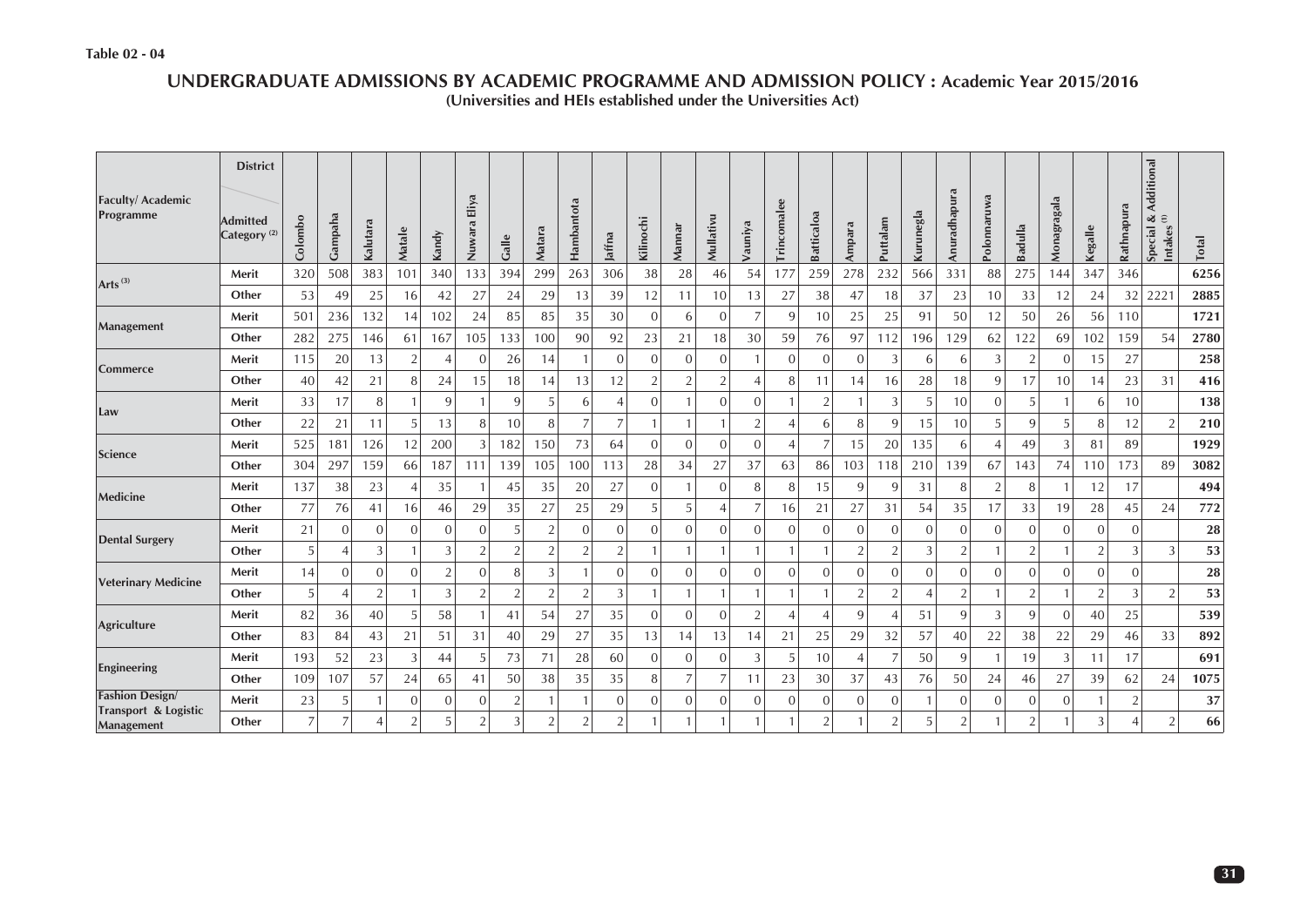#### **UNDERGRADUATE ADMISSIONS BY ACADEMIC PROGRAMME AND ADMISSION POLICY : Academic Year 2015/2016(Universities and HEIs established under the Universities Act)**

| <b>Faculty/Academic</b><br>Programme | <b>District</b><br><b>Admitted</b><br>Category <sup>(2)</sup> | Colombo | Gampaha        | Kalutara | Matale   | Kandy    | Eliya<br>Nuwara | Galle | Matara          | Hambantota | Jaffna   | Kilinochi    | Mannar         | Mullativu      | Vauniya  | <b>Trincomalee</b> | Batticaloa | Ampara | Puttalam       | Kurunegla | Anuradhapura   | Polonnaruwa | adulla<br>$\overline{\mathbf{r}}$ | agala<br>Monagr | Kegalle | Rathnapura | Additional<br>∢<br>$\widehat{\Xi}$<br><b>Intakes</b><br>Special | Total |
|--------------------------------------|---------------------------------------------------------------|---------|----------------|----------|----------|----------|-----------------|-------|-----------------|------------|----------|--------------|----------------|----------------|----------|--------------------|------------|--------|----------------|-----------|----------------|-------------|-----------------------------------|-----------------|---------|------------|-----------------------------------------------------------------|-------|
| <b>Architecture/ Quantity</b>        | Merit                                                         | 43      | 11             |          |          | 12       | $\Omega$        | 17    | 15              | 6          |          | $\Omega$     | $\overline{0}$ | $\Omega$       | $\Omega$ | $\Omega$           | 0          |        | 3              |           |                |             | $\overline{2}$                    | $\Omega$        |         |            |                                                                 | 131   |
| Surveying <sup>(5)</sup>             | Other                                                         | 24      | 21             | 13       |          | 23       |                 |       |                 |            |          |              |                | 3              |          |                    |            | h      | 6              | 15        |                |             | 16                                | 4               | 12      |            | h                                                               | 235   |
|                                      | Merit                                                         | 137     | 36             | 11       |          | 18       |                 | 62    | 47              | 25         | 58       | $\mathbf{0}$ | 4              | $\overline{0}$ |          | 8                  | 13         | 21     |                | 35        | $\overline{4}$ |             | 14                                | 3               | 22      | 18         |                                                                 | 545   |
| Computer Science/IT <sup>(6)</sup>   | Other                                                         | 90      | 87             | 46       | 20       | 55       | 30              | 41    | 29              | 28         | 29       | 10           | 11             | 10             | 13       | 18                 | 26         | 27     | 30             | 61        | 40             | 19          | 38                                | 20              | 30      | 46         | 22                                                              | 876   |
| <b>Allied Health Sciences</b>        | Merit                                                         | 38      | 13             | 9        | $\Omega$ |          |                 | 26    | 33              | 14         | 14       | $\mathbf{0}$ | $\overline{0}$ | $\overline{0}$ |          |                    | 6          |        |                | 14        |                |             | $\Omega$                          | $\mathbf{0}$    | 13      | 25         |                                                                 | 234   |
| (4)                                  | Other                                                         | 36      | 36             | 19       | 9        | 21       | 14              | 16    | 13 <sub>1</sub> | 12         |          | 6            | 61             | 6              | 6        | 8                  | 11         | 13     | 5              | 26        | 16             |             | 16                                | 10              | 14      | 20         |                                                                 | 378   |
|                                      | Merit                                                         | 26      | 8              |          | $\Omega$ |          |                 | 16    | 21              | 14         |          | $\Omega$     |                | $\Omega$       |          | h                  | 10         | 14     | 3              | 10        |                |             | 5                                 | $\Omega$        | 6       |            |                                                                 | 180   |
| <b>Indigeneous Medicine</b>          | Other                                                         | 30      | 29             | 17       | 6        | 19       | 10              | 3     |                 |            |          |              | $\overline{2}$ | ി              |          | b                  | 3          | 9      | $\overline{2}$ | 21        | 14             |             | 14                                | 5               | 11      | 17         |                                                                 | 276   |
|                                      | Merit                                                         | 117     | 64             | 49       | 27       | 26       | <sub>b</sub>    | 26    | 68              | 15         | 53       |              |                | $\Omega$       |          |                    | 6          | 17     | 19             | 48        | 35             | 13          | 43                                |                 | 28      | 45         |                                                                 | 724   |
| <b>Technology</b>                    | Other                                                         | 113     | 111            | 59       | 24       | 68       | 43              | 52    | 40              | 36         | 36       |              | 61             | 5              | 10       | 23                 | 31         | 39     | 46             | 78        | 52             | 24          | 49                                | 27              | 41      | 65         | 16                                                              | 1101  |
|                                      | Merit                                                         | 2325    | 1225           | 825      | 172      | 864      | 180             | 1017  | 903             | 529        | 664      | 41           | 45             | 46             | 82       | 227                | 342        | 398    | 333            | 1048      | 475            | 137         | 483                               | 188             | 640     | 744        |                                                                 | 13933 |
| <b>Total</b>                         | Other                                                         | 1280    | 1250           | 666      | 285      | 792      | 477             | 589   | 456             | 404        | 457      | 123          | 126            | 111            | 156      | 283                | 375        | 461    | 494            | 886       | 579            | 281         | 580                               | 307             | 469     | 721        | 2542                                                            | 15150 |
| <b>Grand Total</b>                   |                                                               |         | 3605 2475 1491 |          |          | 457 1656 | 657             |       | 1606 1359       |            | 933 1121 | 164          | 171            | 157            | 238      | 510                | 717        | 859    | 827            |           | 1934 1054      | 418         | 1063                              | 495             |         |            | 1109 1465 2542                                                  | 29083 |

#### **Note:**

(1) Special & Additional Intakes refers to the students admitted on the basis of Special Categories such as blind and differently abled, excelled in fields other than studies, armed forces, foreign, teachers ….. etc.

on the recommendation of the Appeals Committee and Additional Intakes for special subjects in Arts such as Japanies, English, History etc.

(2) "Other" refers to students admitted under District quota and Underprivileged District quota.

(3) Admission to Arts Degree programme is purely on merit however, policy ensures the number selected from each district to be not less than the number admitted in 1993/94 or 2002/2003, which ever is greater. This adjustment is shown under the Other category

(4) Includes Nursing, Pharmacy, Medical Laboratories Sciences, Radiography, Physiotheraphy and Speech & Hearing Sciences.

(5) Includes all other courses conducted in the Architecture Faculty such as Design, Town & Country Planning, Landscape Architecture and Facilities Management too.

(6) Includes the Management & Information Technology, Information Technology, Information & Communication Technology, Information Technology and Management,

Computation & Management, Business Information Systems, Information Systems, Computer Science and Technology, etc.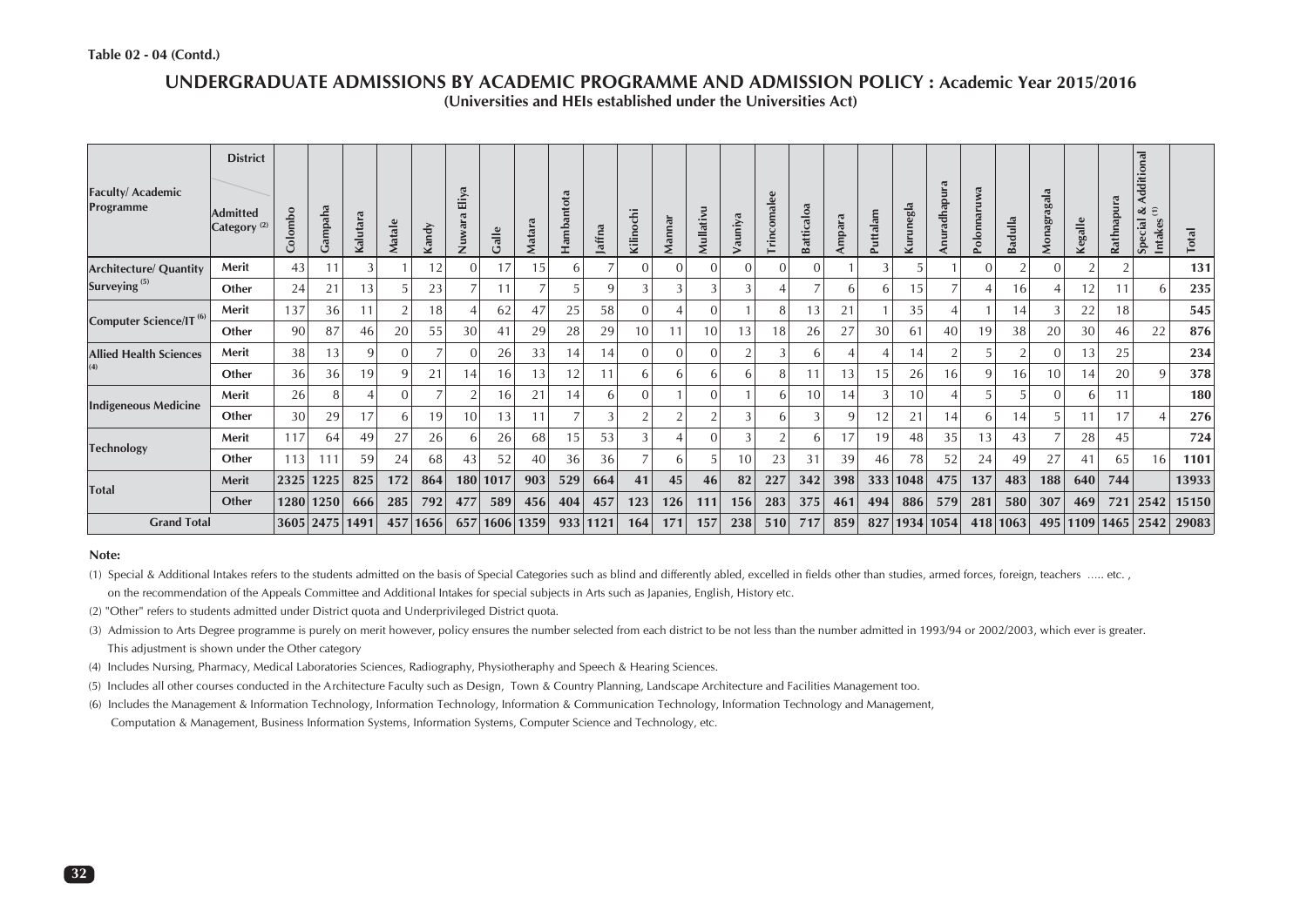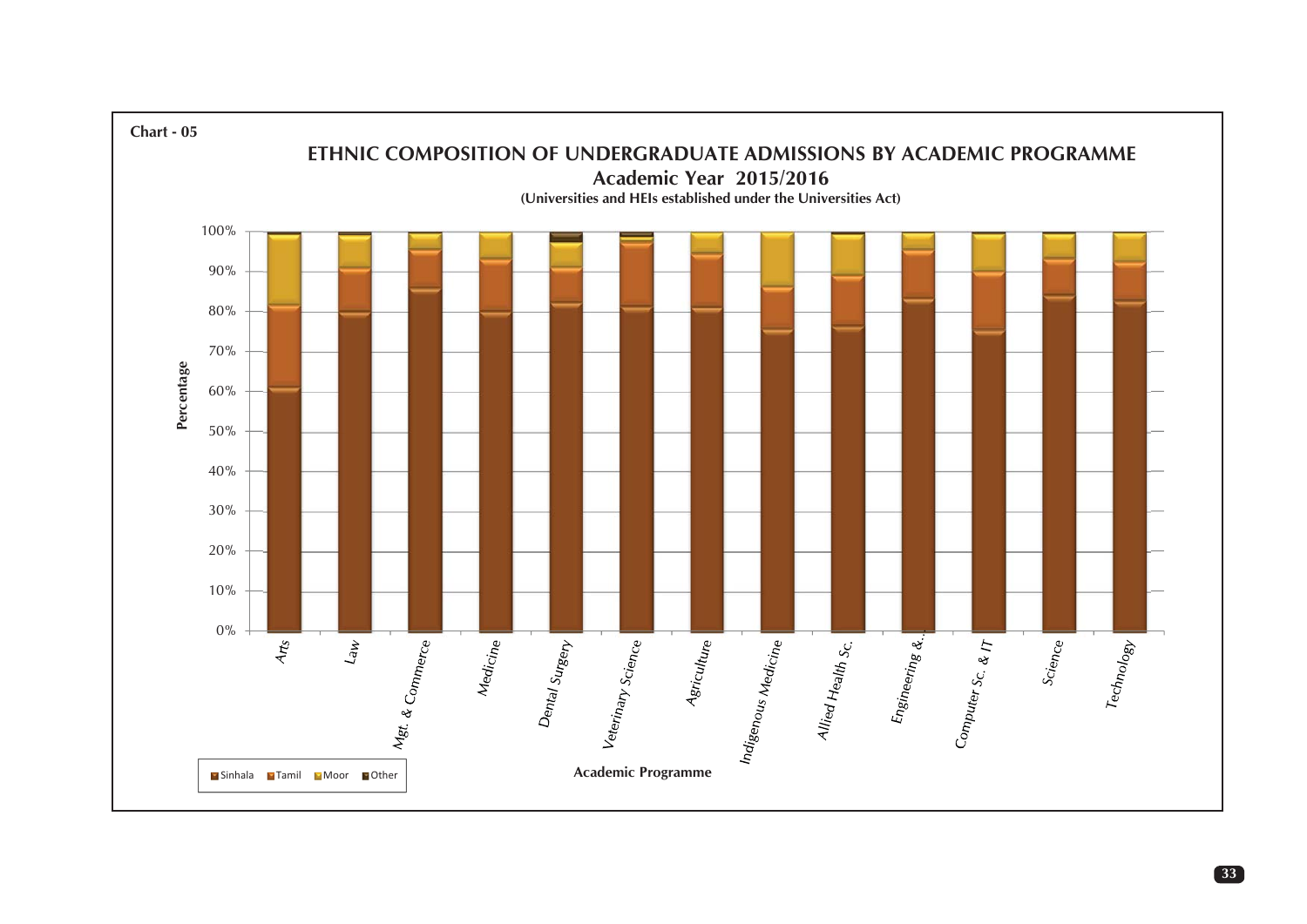#### **Table 02 - 05**

# **UNDERGRADUATE ADMISSIONS BY ACADEMIC PROGRAMME, HIGHER EDUCATIONAL INSTITUTION AND ETHNICITY : Academic**

**Year 2015/2016**

**(Universities and HEIs established under the Universities Act)**

| Faculty/Academic<br>Programme |              |                |                |                |              |                |          |                |                     |             |                |                      | Sciences                      | Management<br>∢                         | Quantity                            | <b>Science/IT</b>    |                   |              |
|-------------------------------|--------------|----------------|----------------|----------------|--------------|----------------|----------|----------------|---------------------|-------------|----------------|----------------------|-------------------------------|-----------------------------------------|-------------------------------------|----------------------|-------------------|--------------|
| University/HEI                | Ethnicity    | Arts           | Management     | Commerce       | Law          | Science        | Medicine | Dental Surgery | Veterinary Medicine | Agriculture | Engineering    | Indigeneous Medicine | Health<br>Allied<br>$\hat{z}$ | Design/Transport<br>Logistic<br>Fashion | Architecture/<br>Surveying $^{(2)}$ | $\frac{Computer}{a}$ | <b>Technology</b> | <b>Total</b> |
|                               | Sinhala      | 756            | 384            |                | 220          | 469            | 150      |                |                     |             |                |                      | 27                            |                                         |                                     |                      |                   | 2006         |
| Colombo                       | <b>Tamil</b> | 12             | 28             |                | 16           | 24             | 32       |                |                     |             |                |                      | $\overline{2}$                |                                         |                                     |                      |                   | 114          |
|                               | Moor         | 41             | 14             |                | 12           | 19             | 8        |                |                     |             |                |                      | $\mathbf{1}$                  |                                         |                                     |                      |                   | 95           |
|                               | Other        | 5              | $\mathbf{1}$   |                | $\sqrt{2}$   | $\overline{2}$ |          |                |                     |             |                |                      |                               |                                         |                                     |                      |                   | 10           |
|                               | Sinhala      | 765            | 120            |                | 39           | 495            | 175      | 66             | 66                  | 215         | 363            |                      | 136                           |                                         |                                     | 36                   |                   | 2476         |
| Peradeniya                    | Tamil        | 80             | 18             |                | 5            | 21             | 20       | $\overline{7}$ | 13                  | 28          | 38             |                      | 26                            |                                         |                                     | 10                   |                   | 266          |
|                               | Moor         | 133            | 12             |                | 6            | 10             | 9        | 5              | $\mathbf{1}$        | 9           | 13             |                      | $20\,$                        |                                         |                                     | 4                    |                   | 222          |
|                               | Other        | 9              |                |                |              | $\mathfrak{Z}$ |          | $\mathcal{P}$  | $\mathbf{1}$        |             | $\mathbf{1}$   |                      | $\overline{1}$                |                                         |                                     |                      |                   | <b>18</b>    |
|                               | Sinhala      | 921            | 977            | 118            |              | 680            | 129      |                |                     |             | 86             |                      | 66                            |                                         |                                     | 35                   | 275               | 3287         |
| Sri Jayewardenepura           | <b>Tamil</b> | 3              | 48             | 3              |              | 14             | 11       |                |                     |             | 22             |                      | 4                             |                                         |                                     | 8                    | 29                | 142          |
|                               | Moor         | $\overline{4}$ | 16             | $\mathfrak{Z}$ |              | 24             | 10       |                |                     |             | 11             |                      | 5                             |                                         |                                     | $\overline{4}$       | 18                | 95           |
|                               | Other        | 3              | $\sqrt{2}$     | $\sqrt{2}$     |              | $\mathfrak z$  |          |                |                     |             | $\mathbf{1}$   |                      |                               |                                         |                                     | $\overline{2}$       |                   | 13           |
|                               | Sinhala      | 1392           | 387            | 195            |              | 537            | 147      |                |                     |             |                |                      | 37                            |                                         |                                     | 69                   | 133               | 2897         |
| Kelaniya                      | <b>Tamil</b> | 8              | 3              | 5              |              | 25             |          |                |                     |             |                |                      | $\overline{7}$                |                                         |                                     | 22                   | 19                | 90           |
|                               | Moor         | 9              | 8              | 6              |              | 20             | 12       |                |                     |             |                |                      | 6                             |                                         |                                     | 5                    | 8                 | 74           |
|                               | Other        | 8              | $\overline{2}$ |                |              |                |          |                |                     |             |                |                      |                               |                                         |                                     |                      | $\mathbf{1}$      | 12           |
|                               | Sinhala      |                |                |                |              |                |          |                |                     |             | 693            |                      |                               | 88                                      | 312                                 | 249                  |                   | 1342         |
| Moratuwa                      | <b>Tamil</b> |                |                |                |              |                |          |                |                     |             | 115            |                      |                               | 8                                       | 39                                  | 32                   |                   | 194          |
|                               | Moor         |                |                |                |              |                |          |                |                     |             | 23             |                      |                               | $\overline{7}$                          | 13                                  | 19                   |                   | 62           |
|                               | Other        |                |                |                |              |                |          |                |                     |             |                |                      |                               |                                         | $\mathbf{1}$                        |                      |                   | $\mathbf{1}$ |
|                               | Sinhala      | 3              | 198            | 89             | $20\,$       | 361            | 45       |                |                     | 42          | 51             | $\mathbf{1}$         | 51                            |                                         |                                     | 89                   | 188               | 1138         |
| <b>Jaffna</b>                 | <b>Tamil</b> | 845            | 230            | 21             | 17           | 123            | 72       |                |                     | 50          | 21             | 29                   | 32                            |                                         |                                     | 22                   | 69                | 1531         |
|                               | Moor         | 119            | 26             | 6              | 10           | 43             | 18       |                |                     | 8           | $\overline{4}$ | 20                   | 23                            |                                         |                                     | 13                   | 36                | 326          |
|                               | Other        | 10             |                |                | $\mathbf{1}$ |                |          |                |                     |             |                |                      | $\mathbf{1}$                  |                                         |                                     |                      | $\mathbf{1}$      | 13           |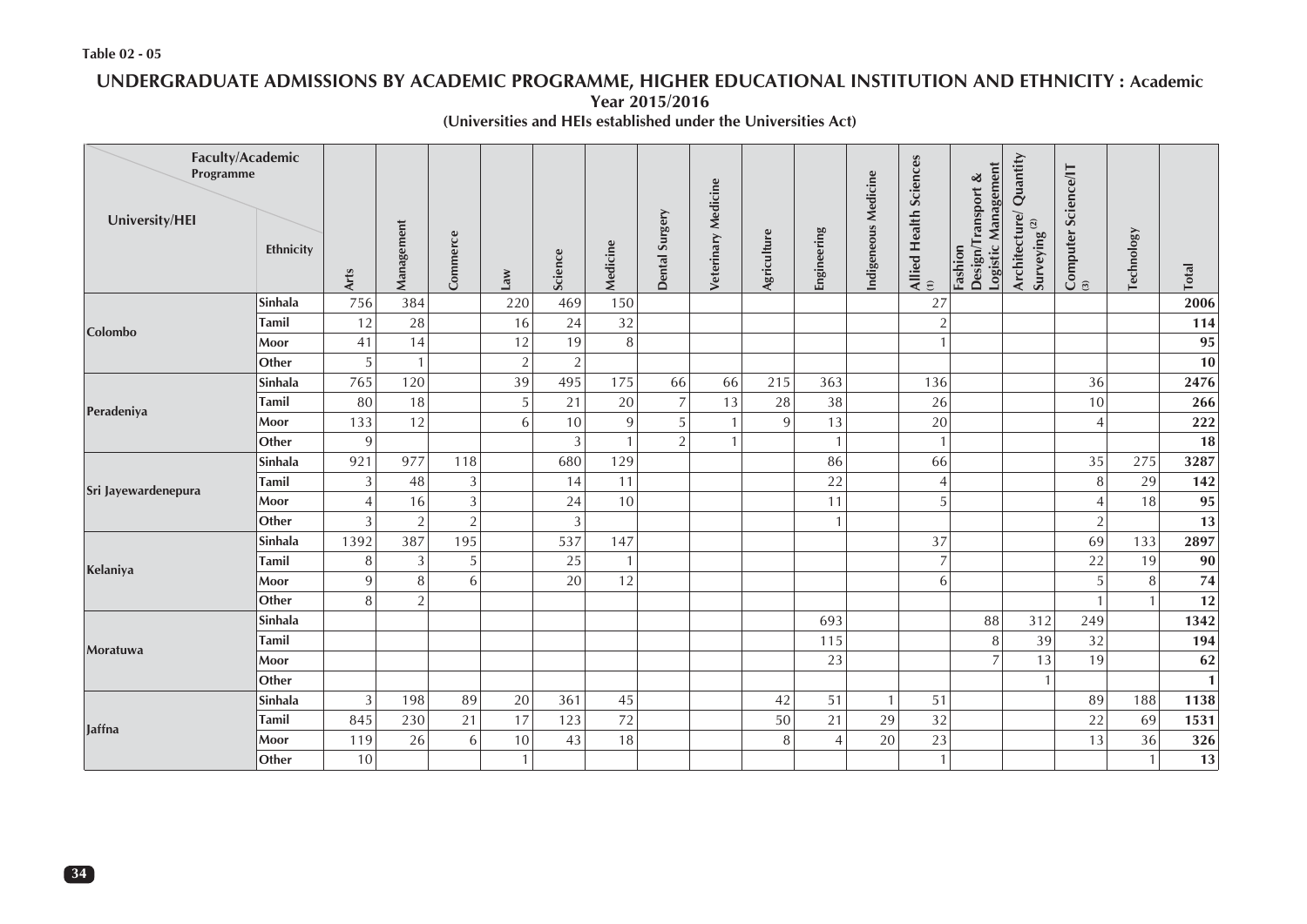# **UNDERGRADUATE ADMISSIONS BY ACADEMIC PROGRAMME, HIGHER EDUCATIONAL INSTITUTION AND ETHNICITY : Academic**

**Year 2015/2016**

**(Universities and HEIs established under the Universities Act)**

| Faculty/Academic<br>Programme |              |                |                |                |     |                |                |                |                     |                |             |                      | Sciences                    | త                                                       |                                              |                           |                   |                         |
|-------------------------------|--------------|----------------|----------------|----------------|-----|----------------|----------------|----------------|---------------------|----------------|-------------|----------------------|-----------------------------|---------------------------------------------------------|----------------------------------------------|---------------------------|-------------------|-------------------------|
| University/HEI                | Ethnicity    | Arts           | Management     | Commerce       | Law | Science        | Medicine       | Dental Surgery | Veterinary Medicine | Agriculture    | Engineering | Indigeneous Medicine | Allied Health $\frac{1}{2}$ | Logistic Management<br>ransport<br>Design/Tr<br>Fashion | Architecture/ Quantity<br>Surveying $^{(2)}$ | Computer Science/IT<br>3) | <b>Technology</b> | Total                   |
|                               | Sinhala      | 417            | 310            |                |     | 417            | 157            |                |                     | 212            | 200         |                      | 122                         |                                                         |                                              | 42                        | 127               | 2004                    |
| Ruhuna                        | <b>Tamil</b> | $\sqrt{2}$     | $\mathbf{1}$   |                |     | 21             |                |                |                     | 29             | 14          |                      | $\overline{1}$              |                                                         |                                              | 5                         | $\overline{4}$    | $77$                    |
|                               | Moor         | $\mathbf{1}$   | $\overline{9}$ |                |     | 13             | $\overline{4}$ |                |                     | 11             | 11          |                      | $\mathfrak{Z}$              |                                                         |                                              | $\overline{2}$            | 5                 | 59                      |
|                               | Other        |                |                |                |     | $\overline{2}$ |                |                |                     |                |             |                      |                             |                                                         |                                              | $\mathbf{1}$              |                   | $\overline{\mathbf{3}}$ |
|                               | Sinhala      | 94             | 130            | 76             |     | 230            | 47             |                |                     | 42             |             | 34                   | 30                          |                                                         |                                              | 38                        | 70                | 791                     |
| Eastern                       | <b>Tamil</b> | 628            | 61             | 19             |     | 42             | 23             |                |                     | 21             |             | 11                   | 5                           |                                                         |                                              | 12                        | 10                | 832                     |
|                               | Moor         | 466            | 11             | $\mathfrak{Z}$ |     | 37             | $\sqrt{6}$     |                |                     | 17             |             | 5                    | 5                           |                                                         |                                              | 11                        | $\overline{7}$    | 568                     |
|                               | Other        | 9              | $\mathbf{1}$   | $\overline{2}$ |     | $\overline{3}$ |                |                |                     |                |             |                      | $\mathbf{1}$                |                                                         |                                              | $\mathbf{1}$              |                   | 17                      |
|                               | Sinhala      |                | 75             | 109            |     | 171            |                |                |                     |                | 71          |                      |                             |                                                         |                                              | 51                        | 142               | 620                     |
| <b>South Eastern</b>          | <b>Tamil</b> | 66             | 12             | 3              |     | 66             |                |                |                     |                | 13          |                      |                             |                                                         |                                              | 18                        | 12                | 190                     |
|                               | Moor         | 798            | 51             | 14             |     | 70             |                |                |                     |                | 13          |                      |                             |                                                         |                                              | 51                        | $\overline{7}$    | 1004                    |
|                               | Other        |                | $\mathbf{1}$   |                |     | $\overline{2}$ |                |                |                     |                |             |                      |                             |                                                         |                                              | $\mathbf{1}$              |                   | $\overline{\mathbf{5}}$ |
|                               | Sinhala      | 377            | 352            |                |     | 215            | 159            |                |                     | 144            |             |                      |                             |                                                         |                                              | 58                        | 213               | 1518                    |
| Rajarata                      | Tamil        | $\overline{4}$ | 18             |                |     | 13             | 5              |                |                     | $\overline{2}$ |             |                      |                             |                                                         |                                              | 14                        | $\overline{9}$    | 65                      |
|                               | Moor         |                | 6              |                |     | 17             | 16             |                |                     | 9              |             |                      |                             |                                                         |                                              | $\overline{4}$            | 23                | ${\bf 75}$              |
|                               | Other        | $\mathfrak{Z}$ | $\mathbf{1}$   |                |     |                |                |                |                     |                |             |                      |                             |                                                         |                                              |                           |                   | $\overline{\mathbf{4}}$ |
|                               | Sinhala      | 314            | 355            |                |     | 258            |                |                |                     | 129            |             |                      |                             |                                                         |                                              | 75                        |                   | 1131                    |
| Sabaragamuwa                  | <b>Tamil</b> | 14             | $\overline{2}$ |                |     | 45             |                |                |                     | 9              |             |                      |                             |                                                         |                                              | 19                        |                   | 89                      |
|                               | Moor         | 14             | $\overline{3}$ |                |     | 21             |                |                |                     | $\mathbf{1}$   |             |                      |                             |                                                         |                                              | $\overline{7}$            |                   | 46                      |
|                               | Other        | $\overline{2}$ |                |                |     | $\mathfrak{Z}$ |                |                |                     |                |             |                      |                             |                                                         |                                              |                           |                   | $\overline{\mathbf{5}}$ |
|                               | Sinhala      |                | 472            |                |     | 265            |                |                |                     | 177            |             |                      |                             |                                                         |                                              |                           | 212               | 1126                    |
| Wayamba                       | <b>Tamil</b> |                | 10             |                |     | 29             |                |                |                     | 23             |             |                      |                             |                                                         |                                              |                           | 17                | 79                      |
|                               | Moor         |                | 16             |                |     | 14             |                |                |                     | 10             |             |                      |                             |                                                         |                                              |                           | 17                | 57                      |
|                               | Other        |                | $\overline{3}$ |                |     | $\mathbf{1}$   |                |                |                     | 1              |             |                      |                             |                                                         |                                              |                           | $\mathbf{1}$      | $6 \mid$                |